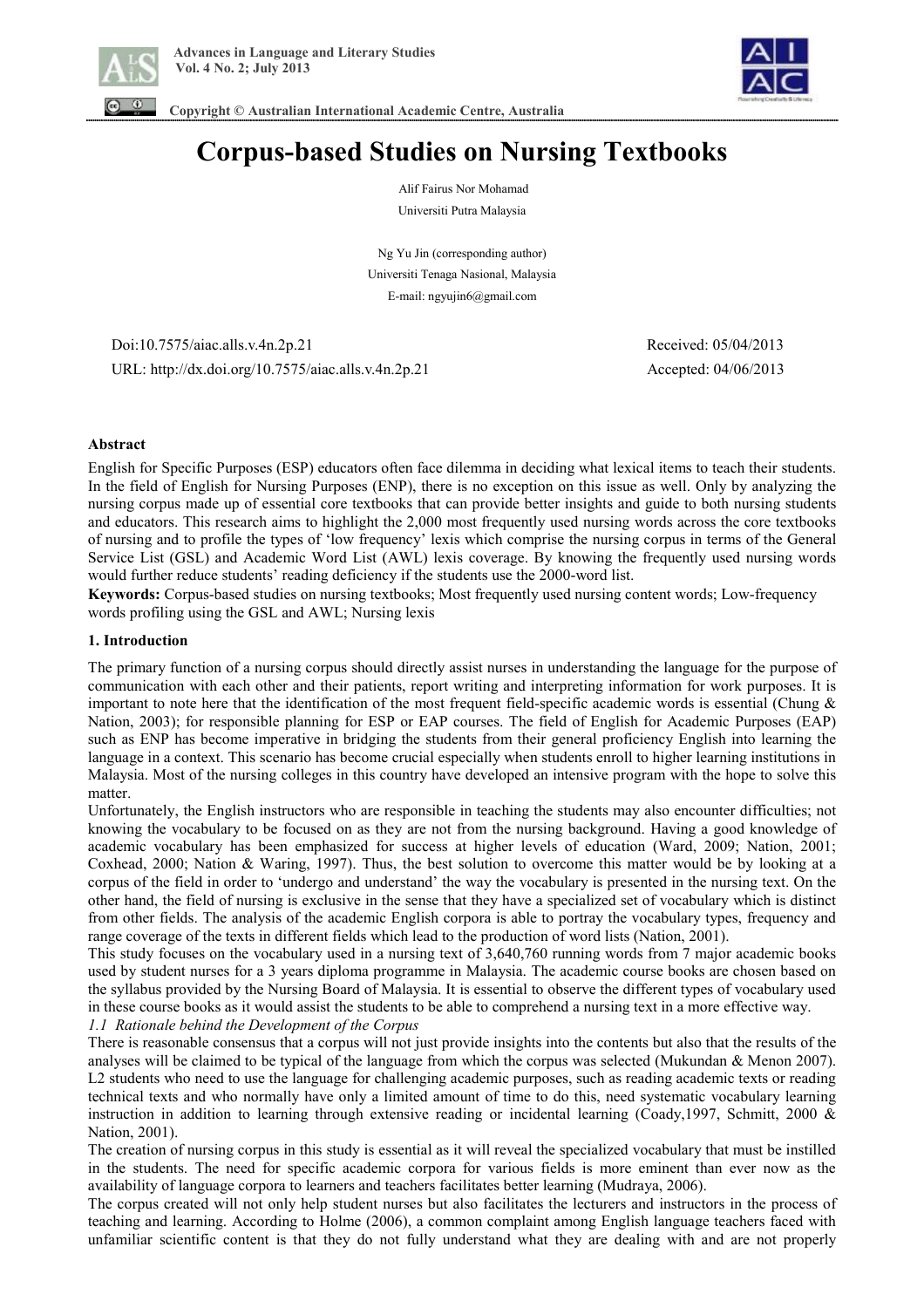equipped to explain the meanings that confront them. With the existence of the corpus, lecturers and instructors would be able to prepare themselves with the proper subject matter.

*1.2 Books Used in Creating the Corpus*  This corpus is created based on seven course books as listed below:

- i) Anatomy & Physiology
- ii) Medical Surgical Nursing
- iii) Pharmacology in Nursing
- iv) Clinical Nursing and Related Sciences
- v) Fundamental of Nursing
- vi) Nursing Ethics
- vii) Leadership and Management in Nursing

The course books listed are categorized into 2 which are:

- a) Specialized Technical Nursing Course Books (i, ii, iii, iv and v)
- b) Non Technical Nursing Course Books (vi and vii)



Figure 1. The Categorization of the Books

The first book is named "Ross and Wilson Anatomy and Physiology in Health and Illness" by Anne Waugh and Allison Grant. This subject will be able to help learners understand the basic human body functions and life processes, major human body systems and their functions and also the anatomical locations, structures, and physiological functions of the main components of each major system of the human body. The second book is named "Brunner & Suddarth's Textbook of Medical-Surgical Nursing" written by Suzanne C. Smeltzer, Brenda G. Bare, Janice L. Hinkle and Kerry H. Cheever. In this course, student nurses will receive advance education not only in medical but in surgical as well in order to expand the nursing roles in hospitals and healthcare centres. The third book is "Trounce's Clinical Pharmacology for Nurses" by Ben Greenstein. Pharmacology is the study of the science of medicine. In the healthcare field, these drugs are used to treat, prevent or even diagnose diseases and therefore insufficient knowledge on this by doctors or nurses might lead to a worsen condition or even fatality. The fourth book is "Watson's Clinical Nursing and Related Sciences",  $7<sup>th</sup>$  edition, edited by Mike Walsh and Alison Crumbie.

The clinical nursing skills for the nurses are essential not only to provide comprehensive care but also enhance clinical competence. For nurses to provide health service at different settings such as hospitals, health centers, health post and at the community level including home based care for chronically sick patients, this course is very necessary. The fifth book was named "Kozier and Erb's Fundamentals of Nursing, Concepts, Process and Practice," 8<sup>th</sup> Edition written by Berman, Snyder, Kozier and Erb. This subject is a general idea of patient relations including basic human needs, communication skills, stress and hospitalization, and transcultural factors influencing nursing care; the adult patient care unit; advanced principles of patient hygiene; body mechanics; positioning and ambulating the adult patient; and medical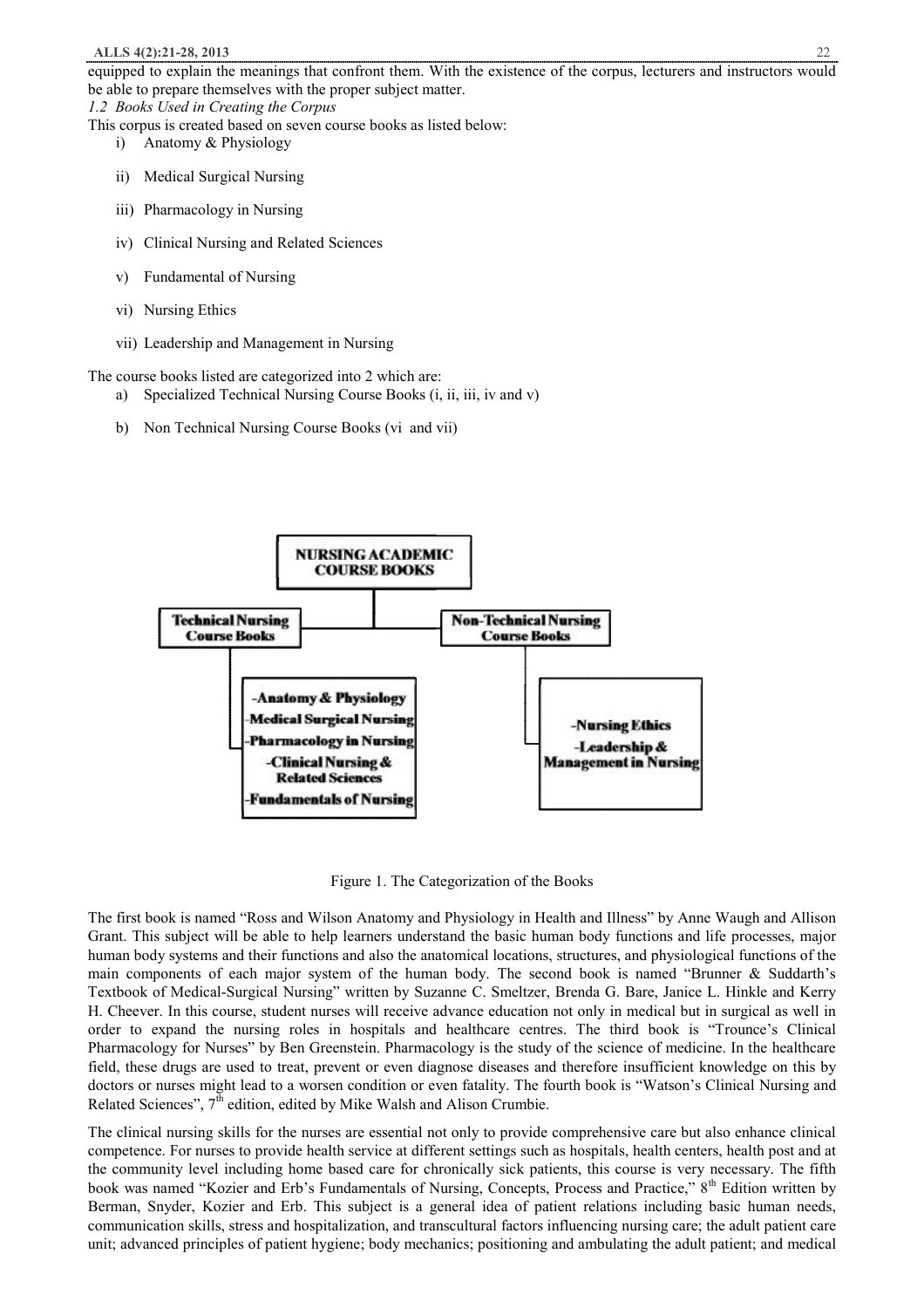isolation. The sixth is the "Nursing Ethics" 5<sup>th</sup> Edition written by Ian E. Thompson, Kath M. Melia, Kenneth M Boyd, and Dorothy Horsburgh.

Nursing ethics is a branch of applied ethics that concerns itself with activities in the area of nursing. Although nursing ethics are quite similar to medical ethics, it can be differentiated by the highlights on relationship, human dignity and mutual care. It is important to study nursing ethics specifically because student nurses will occupy a specific place in the division of labour in healthcare. The seventh book chosen was "Effective Leadership and Management in Nursing" by Eleanor J.Sullivan and Phillip J. Decker. This course provides full details on the leadership and management in nursing profession. Leadership is one of the skills that student nurses should possess which will help them provide direct care to the community.

#### **2. Objectives of the Study**

The main aim of this study is to explore and determine the language of nursing from the aspects of the vocabulary used in terms of their loading, distributions and the specialized words in the nursing texts. Thus, the objectives of the study are as below:

- 1) To identify the word properties in the language of nursing
- 2) To determine the 2000 most frequently used nursing words

#### **3. Methodology**

The seven academic nursing texts were used to create the nursing corpus which contains 3,640,760 running words. These seven books were chosen based on the program of study for the nursing diploma course in one of the nursing college in Malaysia. These textbooks were then scanned, digitized and all the charts, diagrams and bibliographies were removed and convert all into text file format (.txt). For this step, Abby Fine Reader 8.0 software was used to preserve the originality of the texts. The scanning and digitizing procedure has been done in various studies by Al-MarooqiMukundan (2009), Mukundan (2007), and Mukundan & Hussin (2007) and Mukundan and Menon (2007). The digitized texts were run using RANGE software (Heatley, Nation & Coxhead, 2002) to discriminate the types of words according to word list (GSL, AWL and non-word list items). Subsequently, Word Smith 5.0 (Scott, 2010) was used to find the 2,000 most frequently used nursing words and the number of low frequency words in each nursing academic books.

#### 4. **Results and Discussion**

#### *4.1 The Vocabulary Size of the Corpora*

A total of 3,640,760 tokens (running words) were found from all the texts inclusive of the specialized (technical) and general (non-technical) nursing academic course books. The corpus presents 97,836 types of words. The tokens and types represented in each book are shown in the table below.

#### Table 1. The number of tokens and types in each book.

| <b>CORPUS</b>                             | <b>TOKENS</b> | <b>TYPES</b> |
|-------------------------------------------|---------------|--------------|
| i)<br><b>Anatomy &amp; Physiology</b>     | 195,729       | 11,182       |
| ii)<br><b>Medical Surgical Nursing</b>    | 1,529,951     | 64,592       |
| iii) Pharmacology in Nursing              | 219,366       | 19,101       |
| iv) Clinical Nursing and Related Sciences | 664,979       | 25,710       |
| <b>Fundamental of Nursing</b><br>V)       | 623,097       | 30,681       |
| vi) Nursing Ethics                        | 241,773       | 12,065       |
| vii) Leadership and Management in Nursing | 165,865       | 11,420       |
| TOTAL                                     | 3,640,760     |              |

In this study, the low frequency words listed below are defined as the words which occur once up to ten times in each book. The words are then identified and categorized into three:

- 1. Words which are in General Service List (GSL)
- 2. Words which are in the Academic Word List (AWL)
- 3. Words which are not in the General Service List (GSL) and Academic Word List (AWL)

The motive to identify the number of these words and their categories is to show the coverage of words in the nursing academic text.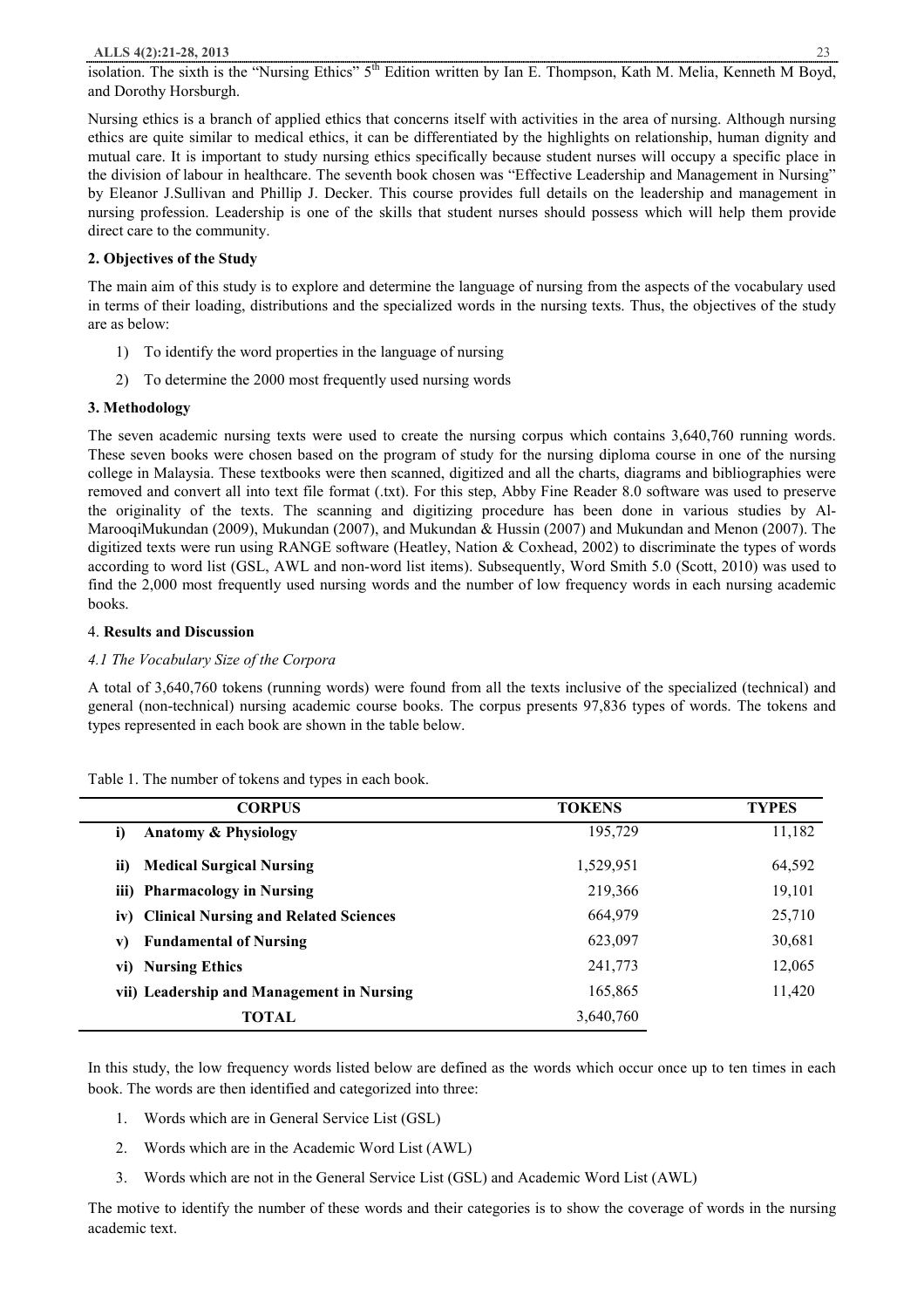| <b>FREQUENCY</b> | <b>TOTAL WORDS</b> |            | <b>LIST</b> |                       |
|------------------|--------------------|------------|-------------|-----------------------|
|                  |                    | <b>GSL</b> | AWL         | <b>NON</b><br>GSL/AWL |
| 1                | 4401               | 594        | 254         | 3553                  |
| $\overline{2}$   | 1509               | 326        | 136         | 1047                  |
| $\mathbf{3}$     | 863                | 199        | 89          | 575                   |
| 4                | 580                | 129        | 52          | 399                   |
| 5                | 443                | 108        | 56          | 279                   |
| 6                | 309                | 87         | 34          | 188                   |
| $\overline{7}$   | 290                | 85         | 29          | 176                   |
| $\bf{8}$         | 209                | 70         | 33          | 106                   |
| $\boldsymbol{9}$ | 189                | 53         | 18          | 118                   |
| 10               | 144                | 44         | 19          | 81                    |

Table 2. Book of Anatomy and Physiology

Table 3. Book of Medical-Surgical Nursing

| <b>FREQUENCY</b>        | <b>TOTAL WORDS</b> |            | <b>LIST</b>          |                       |
|-------------------------|--------------------|------------|----------------------|-----------------------|
|                         |                    | <b>GSL</b> | $\operatorname{AWL}$ | <b>NON</b><br>GSL/AWL |
| 1                       | 37439              | 699        | 235                  | 36505                 |
| $\mathbf{2}$            | 6885               | 427        | 162                  | 6296                  |
| $\mathbf{3}$            | 3335               | 290        | 115                  | 2930                  |
| $\overline{\mathbf{4}}$ | 2263               | 244        | 76                   | 1943                  |
| $\overline{\mathbf{5}}$ | 1575               | 164        | 94                   | 1317                  |
| 6                       | 1180               | 155        | 66                   | 959                   |
| $\overline{7}$          | 945                | 139        | 68                   | 738                   |
| $\bf{8}$                | 772                | 136        | 55                   | 581                   |
| $\boldsymbol{9}$        | 671                | 118        | 53                   | 500                   |
| 10                      | 543                | 95         | 53                   | 395                   |
|                         |                    |            |                      |                       |

Table 4. Book of Pharmacology in Nursing

| <b>FREQUENCY</b> | <b>TOTAL WORDS</b> |            | <b>LIST</b> |                       |
|------------------|--------------------|------------|-------------|-----------------------|
|                  |                    | <b>GSL</b> | AWL         | <b>NON</b><br>GSL/AWL |
| 1                | 10470              | 826        | 344         | 9300                  |
| 2                | 2376               | 390        | 166         | 1820                  |
| 3                | 1254               | 261        | 106         | 887                   |
| 4                | 819                | 208        | 83          | 528                   |
| 5                | 535                | 144        | 57          | 334                   |
| 6                | 394                | 109        | 37          | 248                   |
| 7                | 354                | 109        | 31          | 214                   |
| 8                | 246                | 74         | 36          | 136                   |
| 9                | 221                | 78         | 25          | 118                   |
| 10               | 186                | 61         | 23          | 102                   |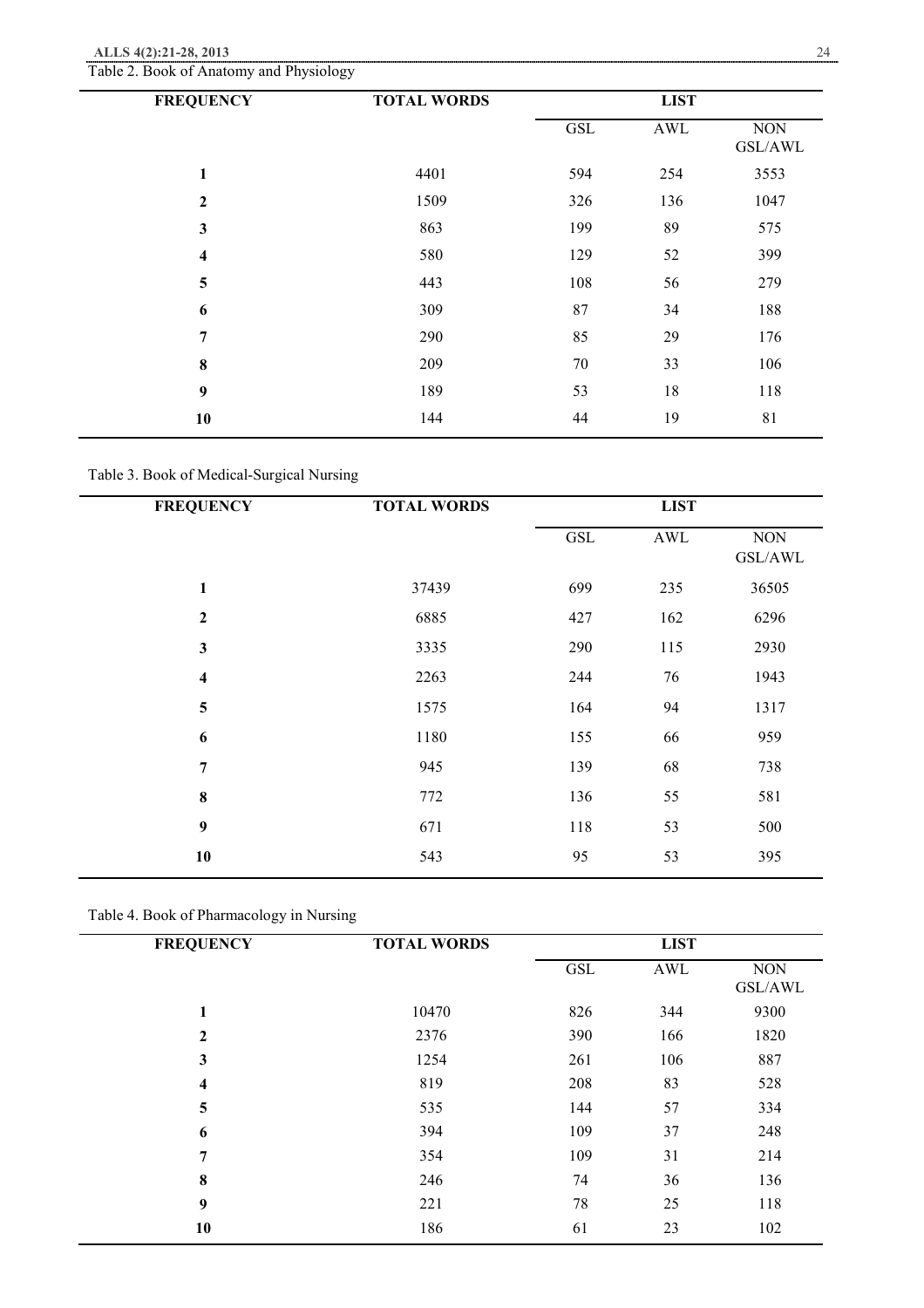| Table 5. Book of Clinical Nursing and Related Sciences |  |
|--------------------------------------------------------|--|
|--------------------------------------------------------|--|

| <b>FREQUENCY</b> | <b>TOTAL WORDS</b> |                      | <b>LIST</b> |                       |
|------------------|--------------------|----------------------|-------------|-----------------------|
|                  |                    | $\operatorname{GSL}$ | AWL         | <b>NON</b><br>GSL/AWL |
| 1                | 10661              | 765                  | 335         | 9561                  |
| $\mathbf{2}$     | 3409               | 481                  | 215         | 2713                  |
| 3                | 1864               | 340                  | 151         | 1373                  |
| 4                | 1282               | 255                  | 112         | 915                   |
| 5                | 870                | 176                  | 99          | 595                   |
| 6                | 735                | 163                  | 86          | 486                   |
| 7                | 561                | 134                  | 63          | 364                   |
| 8                | 467                | 108                  | 60          | 299                   |
| 9                | 376                | 102                  | 45          | 229                   |
| 10               | 310                | 81                   | 52          | 177                   |
|                  |                    |                      |             |                       |

Table 6. Book of Fundamentals of Nursing

| <b>FREQUENCY</b>        | <b>TOTAL WORDS</b> |            | <b>LIST</b>          |                       |
|-------------------------|--------------------|------------|----------------------|-----------------------|
|                         |                    | <b>GSL</b> | $\operatorname{AWL}$ | <b>NON</b><br>GSL/AWL |
| $\mathbf{1}$            | 14619              | 828        | 303                  | 13488                 |
| $\boldsymbol{2}$        | 3762               | 450        | 210                  | 3102                  |
| $\mathbf{3}$            | 2101               | 334        | 141                  | 1626                  |
| $\overline{\mathbf{4}}$ | 1399               | 265        | 118                  | 1016                  |
| 5                       | 981                | 212        | 92                   | 677                   |
| 6                       | 772                | 179        | 76                   | 517                   |
| 7                       | 608                | 143        | 66                   | 399                   |
| $\bf 8$                 | 525                | 138        | 62                   | 325                   |
| $\boldsymbol{9}$        | 417                | 113        | 54                   | 250                   |
| 10                      | 367                | 101        | 57                   | 209                   |

## Table 7. Book of Nursing Ethics

| <b>FREQUENCY</b>        | <b>TOTAL WORDS</b> |            | <b>LIST</b> |                       |
|-------------------------|--------------------|------------|-------------|-----------------------|
|                         |                    | <b>GSL</b> | AWL         | <b>NON</b><br>GSL/AWL |
| 1                       | 5078               | 787        | 380         | 3911                  |
| $\overline{2}$          | 1694               | 452        | 216         | 1026                  |
| $\mathbf{3}$            | 987                | 290        | 170         | 527                   |
| $\overline{\mathbf{4}}$ | 574                | 195        | 98          | 281                   |
| 5                       | 453                | 157        | 85          | 211                   |
| 6                       | 326                | 134        | $70\,$      | 122                   |
| 7                       | 243                | 117        | 43          | 83                    |
| 8                       | 218                | 87         | 56          | 75                    |
| 9                       | 161                | 79         | 42          | 40                    |
| 10                      | 146                | 71         | 37          | 38                    |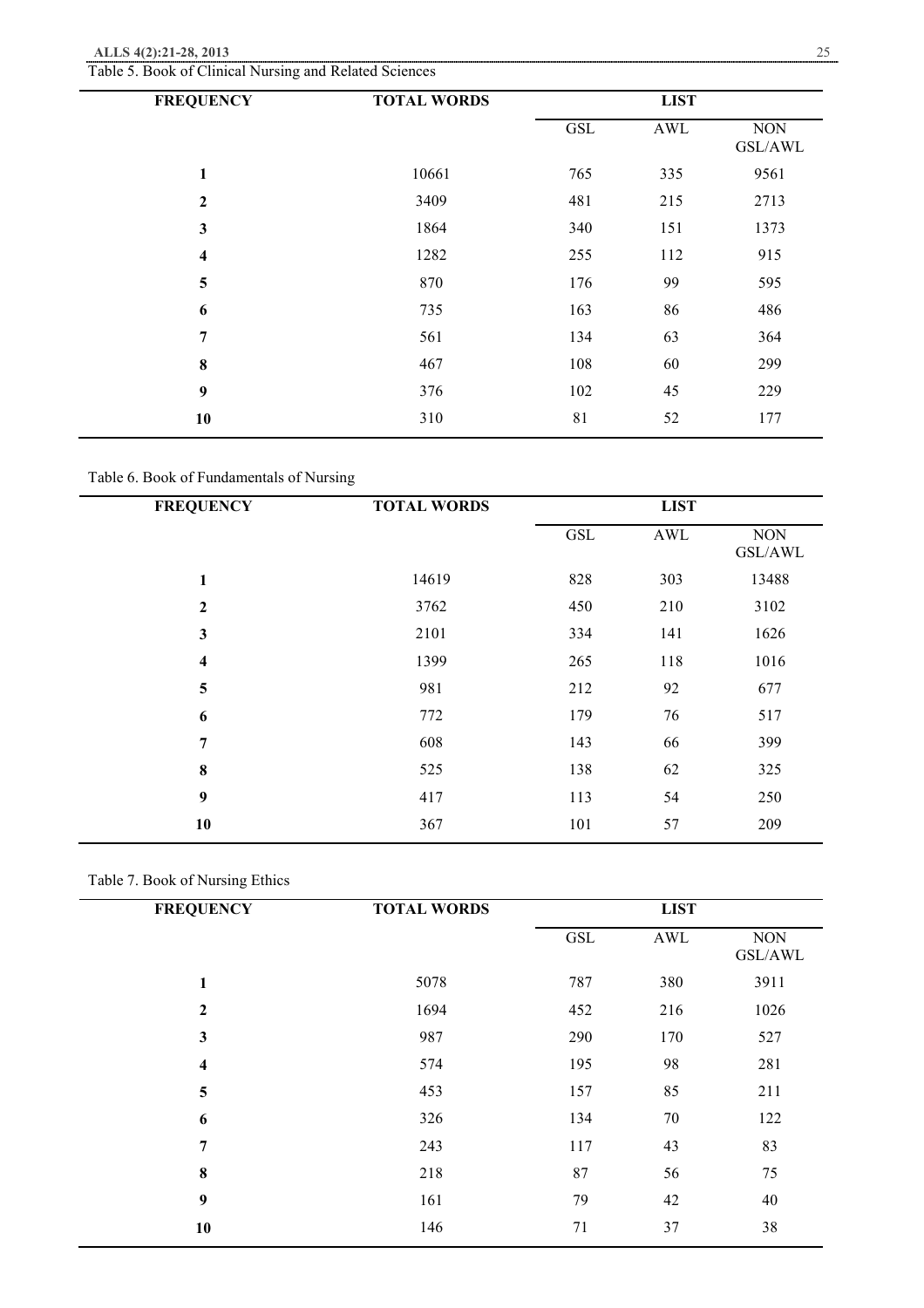| $\mathbf{r}$<br><b>FREQUENCY</b> | ັ<br>$\tilde{\phantom{a}}$<br><b>TOTAL WORDS</b> |            | <b>LIST</b>          |                       |
|----------------------------------|--------------------------------------------------|------------|----------------------|-----------------------|
|                                  |                                                  | <b>GSL</b> | $\operatorname{AWL}$ | $\rm{NON}$<br>GSL/AWL |
| 1                                | 4851                                             | 802        | 385                  | 3664                  |
| $\boldsymbol{2}$                 | 1604                                             | 418        | 197                  | 989                   |
| $\mathbf{3}$                     | 890                                              | 274        | 139                  | 477                   |
| $\overline{\mathbf{4}}$          | 626                                              | 205        | 134                  | 287                   |
| 5                                | 413                                              | 156        | 75                   | 182                   |
| 6                                | 323                                              | 110        | 68                   | 145                   |
| 7                                | 276                                              | 116        | 59                   | 101                   |
| $\bf{8}$                         | 201                                              | 101        | 45                   | 55                    |
| 9                                | 181                                              | 78         | 30                   | 73                    |
| 10                               | 160                                              | 70         | 38                   | 52                    |

Table 8. Book of Leadership and Management in Nursing

Tables 2 to 8 show the number of words which occur once up to 10 times in all the nursing academic course books. From the data presented, it is revealed that there are many words in the nursing academic text which do not belong to the general or academic words. These words are the specialized vocabulary in the nursing field and they may consist of medical terms used in the environment or work place of the nurses. This further enhances the rationale of having a corpus for the language of nursing as it is able to expose underlying words in the nursing field. These 'low-frequency' words may bring about lexical learning challenges to student nurses due to their low occurrence in the textbooks. The GSL and AWL can be easily obtained or downloaded if they are required by the educators and students. However, these non-GSL and non-AWL words cannot be identified unless further content analysis or lexicology research is carried out. This result shows that even the specialised nursing words are not frequently recycled and repeated throughout the texts which may debilitate the effective learning of nursing lexis. Specialised nursing words should appear more frequently throughout the texts so that they can be reckoned with and learned more effectively. Perhaps, these textbooks have not accommodated the necessary lexical learning principles.

#### *4.2 The 2,000 most frequent nursing words*

The most common 2,000 words used in the nursing academic course books are identified after removing all the functional words in the English language such as articles, pronouns and other functional grammatical items in the language. The GSL word families were not removed at this stage because this 2000 words list is considered as a list to enhance the teaching and learning process. GSL words which are maintained in these 2,000 most frequent nursing words are the words which are considered as the words which are useful and needed for the field of ENP. Moreover, there are 2,157 types in these most frequent nursing words which eventually make it a higher coverage list compared to both GSL and AWL merged. Thus, it shows that a genre-specific corpus should always be developed in order to discriminate and identify the eminent words in the field that provide higher significance to content-specific word list development (Martinez,2009;Mudraya 2006;Ward,1999). The words found are remained in their lexico-grammar forms to promote better comprehension of words in 'authentic' or 'real' forms in terms of frequency (see Ward, 2009).

| <b>WORDS</b>    | <b>FREQUENCY</b> |
|-----------------|------------------|
| <b>PATIENT</b>  | 16982            |
| <b>PATIENTS</b> | 13934            |
| <b>CARE</b>     | 11909            |
| <b>HEALTH</b>   | 9177             |
| <b>BLOOD</b>    | 8406             |
| <b>NURSE</b>    | 8220             |
| <b>NURSING</b>  | 7535             |
| <b>PAIN</b>     | 7089             |
| <b>USED</b>     | 6402             |

Table 9: 25 most frequent used nursing words in the nursing academic course books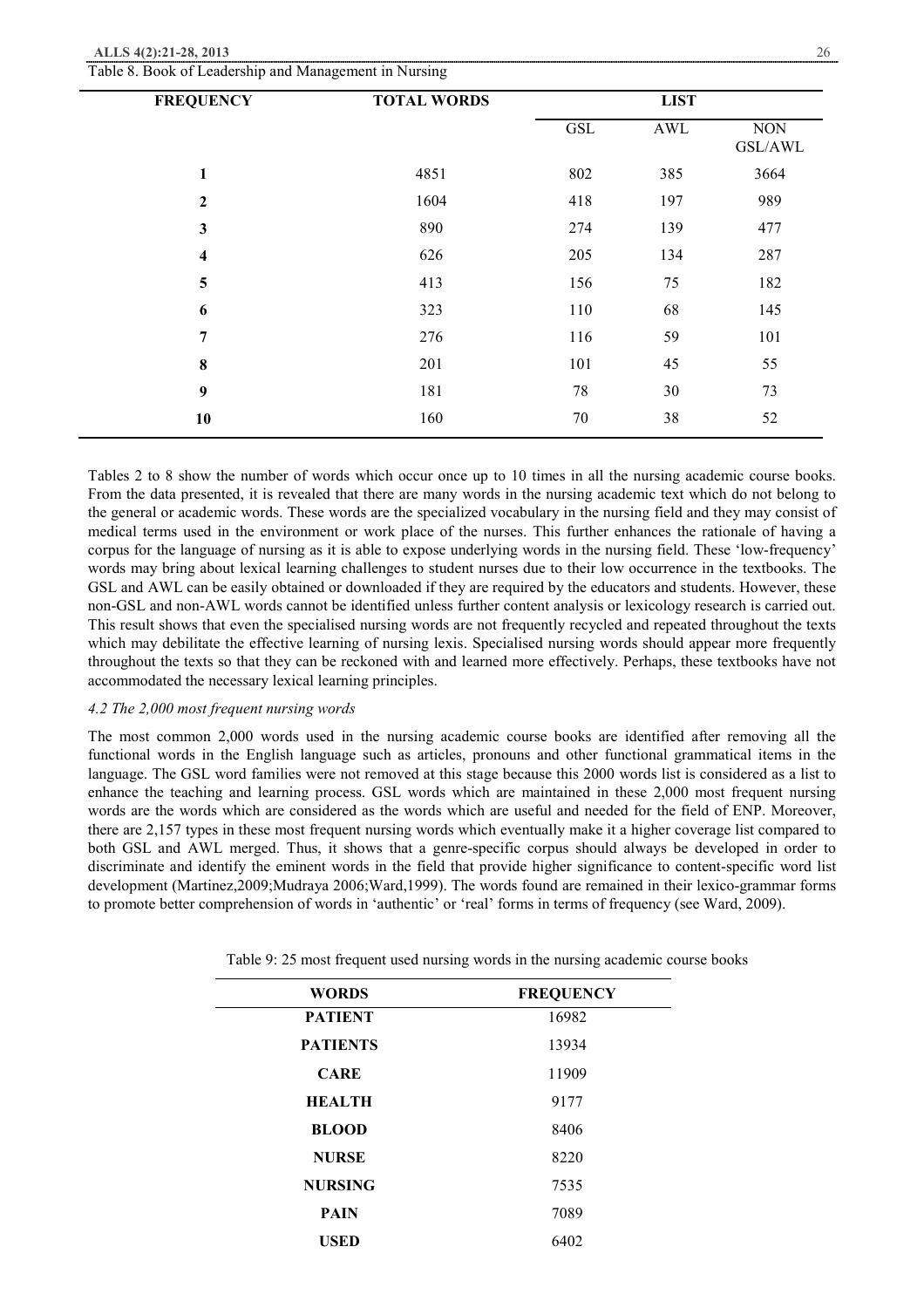| <b>USE</b>        | 5483 |
|-------------------|------|
| <b>DISEASE</b>    | 4979 |
| <b>NURSES</b>     | 4908 |
| <b>TREATMENT</b>  | 4646 |
| <b>BODY</b>       | 4567 |
| <b>PEOPLE</b>     | 4412 |
| <b>CLIENT</b>     | 4380 |
| <b>INCLUDE</b>    | 4156 |
| <b>SKIN</b>       | 4098 |
| <b>PRESSURE</b>   | 4081 |
| <b>FAMILY</b>     | 3806 |
| <b>MANAGEMENT</b> | 3783 |
| <b>TIME</b>       | 3783 |
| <b>RISK</b>       | 3721 |
| <b>INFECTION</b>  | 3576 |
| <b>CLIENTS</b>    | 3455 |

Functional words like *'the', 'an'* and *'a' (articles), 'she', 'he', 'them', etc (pronouns)* and other functional grammatical items were removed from the list. The top 100 of the 2,000 nursing words is listed in Appendix A.

#### **5. Conclusion**

The teaching and learning of English for Nursing Purposes (ENP) can be enhanced with the existence of the nursing corpus. Student nurses may be exposed to the vocabulary important in their field in a more comprehensive way. With the creation of this corpus, ENP material developers would have an idea and guidelines on the vocabulary needed to be taken into consideration when developing a material or an ENP course book. On the other hand, the production of the nursing dictionaries can be developed not only based on the medical terminologies but also focusing on the frequently used nursing words in the field.

#### **References**

Chung, T.M., & Nation, P. (2003). Technical vocabulary in specialized texts. *Reading in a Foreign Language,* 15(2), 103-116.

Coady, J. (1997). L2 Vocabulary Acquisition: A synthesis of the research. In J.Coady & T. Huckin. Second

Language Vocabulary Acquisition (pp.  $225 - 237$ ). Cambridge: Cambridge University Press.

Coxhead, A. (2000). A New Academic Word List. TESOL Quarterly, 34(2):213-238.

Heatley, A., Nation, I.S.P. and Coxhead, A. 2002. RANGE and FREQUENCY programs. http://www.vuw.ac.nz/lals/staff/Paul\_Nation

Holme, R. (2006). English for Science or Science for English: Designing content-based Materials for Language Teaching. In Reading on ELT Materials, ed. Mukundan, J. 17-34, Serdang: Universiti Putra Malaysia Press

Martinez, I.A., Beck S.C. & Panza, C.B. (2009). Academic vocabulary in agriculture research articles: A corpus-based study. *English for Specific Purposes, 28,183-198.* Doi:10.1016/j.esp.2009.04.003

Mudraya, O. (2006). Engineering English: a lexical frequency instructional model. English for Specific Purposes, 25,235-256. Doi:10.1016/j.esp.2005.05.002

Mukundan, J. (2007). Irregularities in Vocabulary Load and Distribution in Same Level Textbooks Written By Different Writers. Indonesian JELT 3/1, 99- 118.

Mukundan, J.& Menon, S. (2007). The Language of Mathematics, Science and English Language Textbooks: A Comparative Corpus Based Study. ELT Matters 4 (pp 244-271). Serdang: Universiti Putra Malaysia Press.

Mukundan, J. and Hussin, A (2007).A Forensic Study of Vocabulary Load and Distribution in Five Malaysian Secondary School English Textbooks (Forms 1-5). Pertanika J.Soc.Sci. & Hum. 15(2): 59-74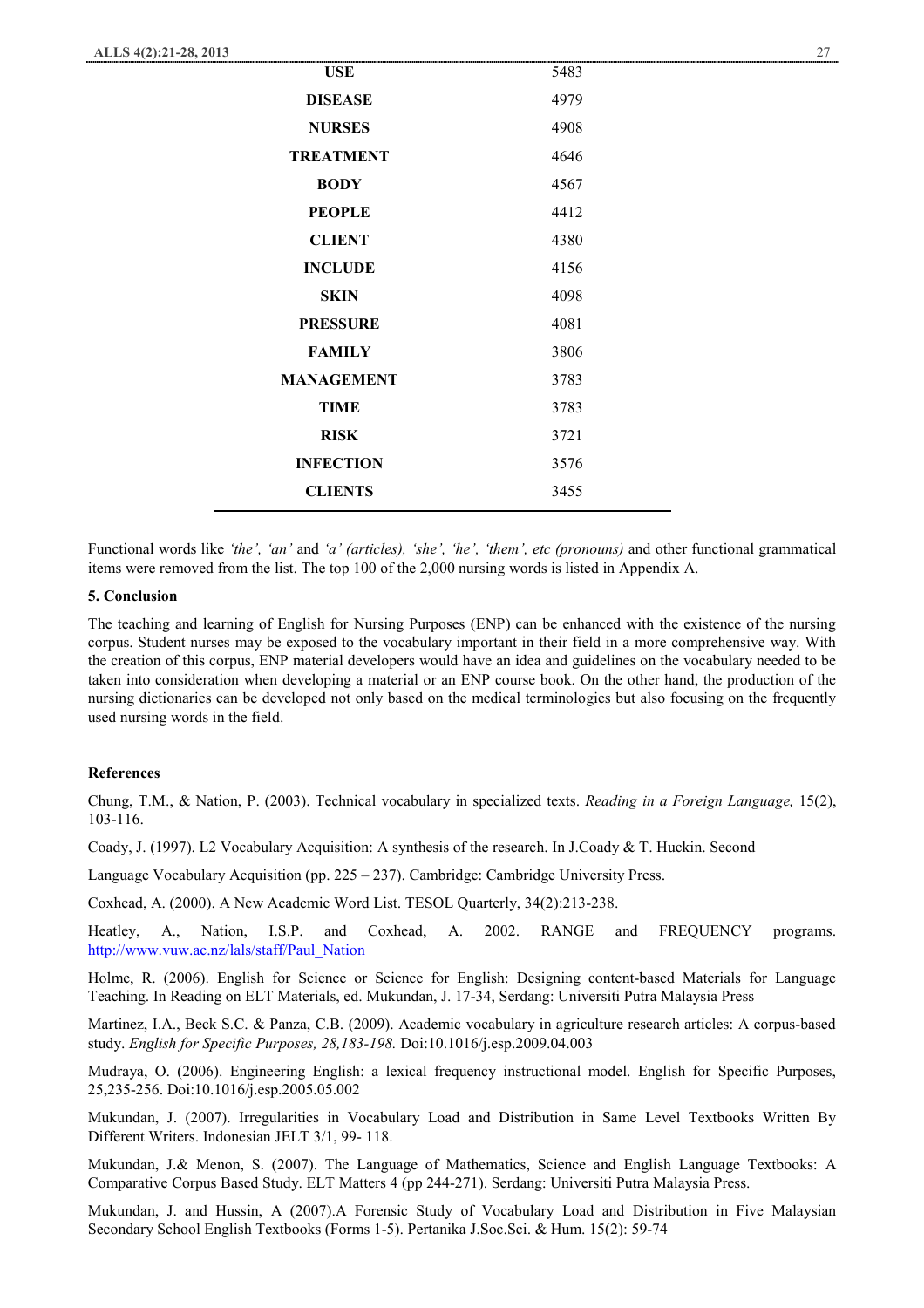Mukundan, J. (2009). ESL Textbook Evaluation: A Composite Framework. LAP Lambert Academic Publishing.Mukundan, J. & Menon, S. (2007). The Language of Mathematics, Science and English Language Textbooks: A Comparative Corpus Based Study. In ELT Matters 4 Developments in English Language Learning and Teaching , **ed.** Mukundan, J. & Menon, S., pp. 244-271. Serdang: Universiti Putra Malaysia Press.

Nation, P. & Waring, R. (1997). Vocabulary size, text coverage and word lists. In N.Schmitt & M.McCarthy (Eds.). Vocabulary: Description, Acquisition and Pedagogy (pp. 6-19). Cambridge: Cambridge University Press.

Nation, P (2001). Learning Vocabulary in Another Language. Cambridge: Cambridge University Press.

Schmitt, N. (2000). *Vocabulary in Language Teaching*. Cambridge: Cambridge University Press.

Scott, M. (2010). Version 5.0 WordSmith Tools. Oxford: Oxford University Press.

Ward, J (1999). How a Large Vocabulary do EAP engineering students need? Reading in a Foreign Language, 12(2), 309-323.

Ward, J. (2009). A basic engineering English word list for less proficient foundation engineering undergraduates. English for Specific Purpose, 28, 170-182.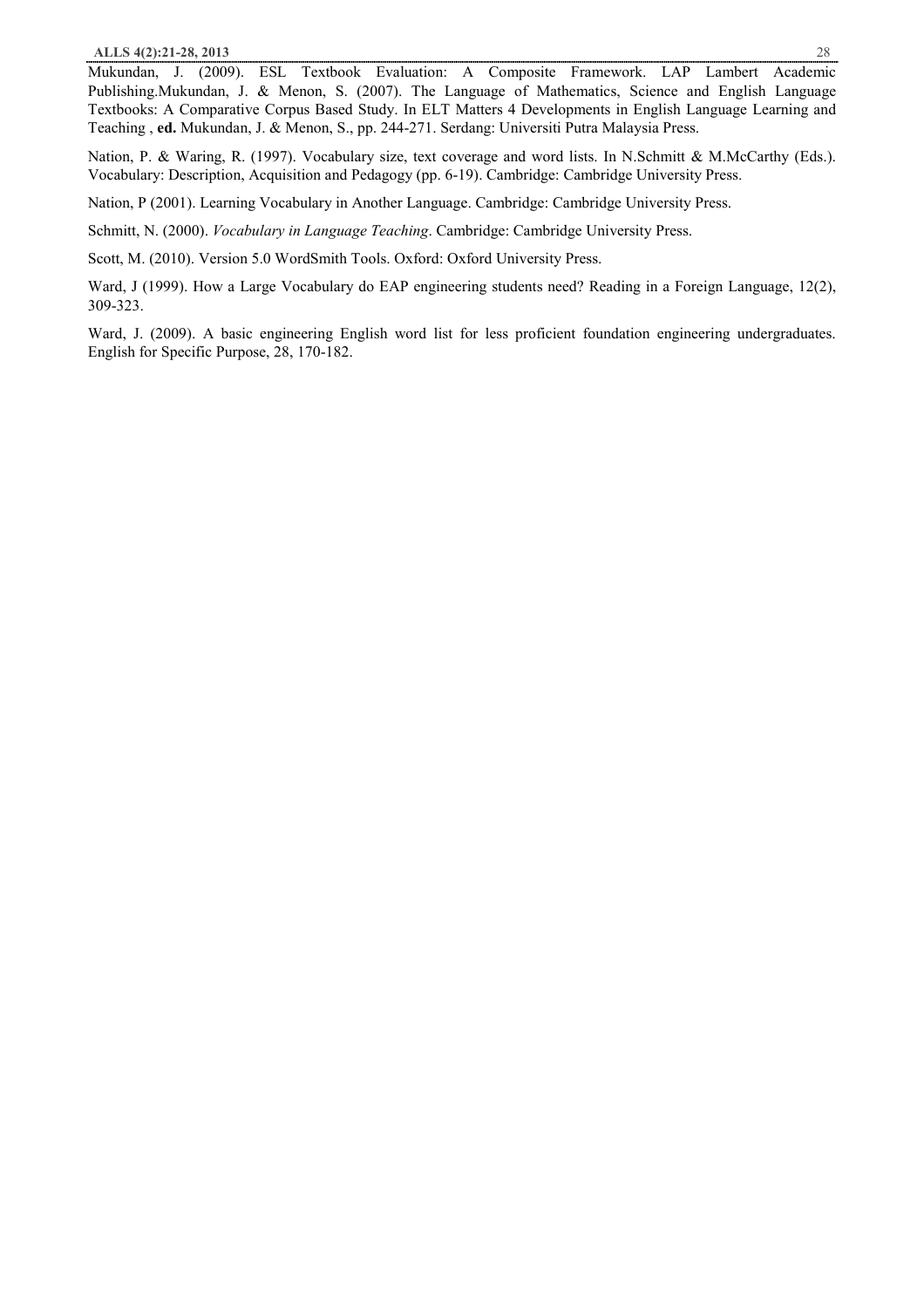### **Appendix A**

| <b>PATIENT</b>         |
|------------------------|
| <b>PATIENTS</b>        |
| <b>CARE</b>            |
| <b>HEALTH</b>          |
| <b>BLOOD</b>           |
| <b>NURSE</b>           |
| <b>NURSING</b>         |
| <b>PAIN</b>            |
| <b>USED</b>            |
| <b>USE</b>             |
| <b>DISEASE</b>         |
| <b>NURSES</b>          |
| 13<br><b>TREATMENT</b> |
| <b>BODY</b>            |
| 15<br><b>PEOPLE</b>    |
| 16 CLIENT              |
| <b>INCLUDE</b>         |
| <b>SKIN</b>            |
| 19<br><b>PRESSURE</b>  |
| <b>FAMILY</b><br>20    |
| MANAGEMENT             |
| <b>TIME</b>            |
| <b>RISK</b>            |
| <b>INFECTION</b>       |
| <b>CLIENTS</b>         |
| <b>SYSTEM</b>          |
| SYMPTOMS               |
| <b>NEED</b>            |
| <b>CAUSE</b>           |
| <b>CHANGES</b>         |
| ASSESSMENT             |
| <b>FLUID</b>           |
| <b>CELLS</b>           |
| <b>IMPORTANT</b>       |
| <b>FUNCTION</b>        |
| <b>NORMAL</b>          |
| PERSON                 |
| <b>LOSS</b>            |
| OCCUR                  |
| <b>INCREASED</b>       |
| TISSUE                 |
|                        |

| 42  | <b>SEE</b>         |
|-----|--------------------|
| 43  | <b>PROBLEMS</b>    |
| 44  | <b>THERAPY</b>     |
| 45  | <b>HEART</b>       |
| 46  | <b>SURGERY</b>     |
| 47  | <b>COMMON</b>      |
| 48  | <b>PROCESS</b>     |
| 49. | <b>LEVEL</b>       |
| 50  | <b>INFORMATION</b> |
| 51  | <b>HOME</b>        |
| 52  | <b>RESULT</b>      |
| 53  | <b>PHYSICAL</b>    |
| 54  | <b>BOTH</b>        |
| 55  | <b>NEEDS</b>       |
| 56  | <b>CANCER</b>      |
| 57  | <b>SUPPORT</b>     |
| 58  | <b>PROVIDE</b>     |
| 59  | <b>SIGNS</b>       |
| 60  | <b>CLINICAL</b>    |
| 61  | <b>FACTORS</b>     |
| 62  | <b>EXAMPLE</b>     |
| 63  | <b>EFFECTS</b>     |
| 64  | <b>PREVENT</b>     |
| 65  | <b>ACUTE</b>       |
| 66  | <b>CONTROL</b>     |
| 67  | <b>SPECIFIC</b>    |
| 68  | <b>POSSIBLE</b>    |
| 69  | <b>MEDICATIONS</b> |
| 70  | <b>CHRONIC</b>     |
| 71  | <b>WELL</b>        |
| 72  | <b>ASSOCIATED</b>  |
| 73  | <b>LEVELS</b>      |
| 74  | <b>OCCURS</b>      |
| 75  | <b>LIFE</b>        |
| 76  | <b>MUSCLE</b>      |
| 77  | AGE                |
| 78  | <b>MEDICAL</b>     |
| 79  | <b>BONE</b>        |
| 80  | <b>HELP</b>        |
| 81  | <b>YEARS</b>       |
| 82  | <b>RELATED</b>     |

| 83  | <b>RESPIRATORY</b> |
|-----|--------------------|
| 84  | <b>PART</b>        |
| 85  | PRACTICE           |
| 86  | <b>CHANGE</b>      |
| 87  | <b>AREA</b>        |
| 88  | <b>FOLLOWING</b>   |
| 89  | <b>RATE</b>        |
| 90  | <b>WOMEN</b>       |
| 91  | <b>FIGURE</b>      |
| 92  | <b>WORK</b>        |
| 93  | <b>INCREASE</b>    |
| 94  | <b>LESS</b>        |
| 95  | <b>NECESSARY</b>   |
| 96  | <b>GIVEN</b>       |
| 97  | <b>FIRST</b>       |
| 98  | <b>SEVERE</b>      |
| 99- | <b>ACTIVITY</b>    |
| 100 | <b>USING</b>       |
| 101 | <b>RESPONSE</b>    |
| 102 | <b>OTHERS</b>      |
| 103 | <b>INJURY</b>      |
| 104 | <b>RIGHT</b>       |
| 105 | <b>DEVELOP</b>     |
| 106 | <b>POSITION</b>    |
| 107 | <b>HIGH</b>        |
| 108 | <b>URINE</b>       |
| 109 | <b>DRUGS</b>       |
| 110 | <b>HOURS</b>       |
| 111 | <b>APPROPRIATE</b> |
| 112 | <b>RENAL</b>       |
| 113 | RESULTS            |
| 114 | <b>INCLUDING</b>   |
| 115 | SMALL              |
| 116 | <b>STATUS</b>      |
| 117 | <b>INDIVIDUAL</b>  |
| 118 | <b>CAUSES</b>      |
| 119 | <b>CARDIAC</b>     |
| 120 | <b>SIDE</b>        |
| 121 | <b>BECOME</b>      |
| 122 | <b>PROCEDURE</b>   |
| 123 | DRUG               |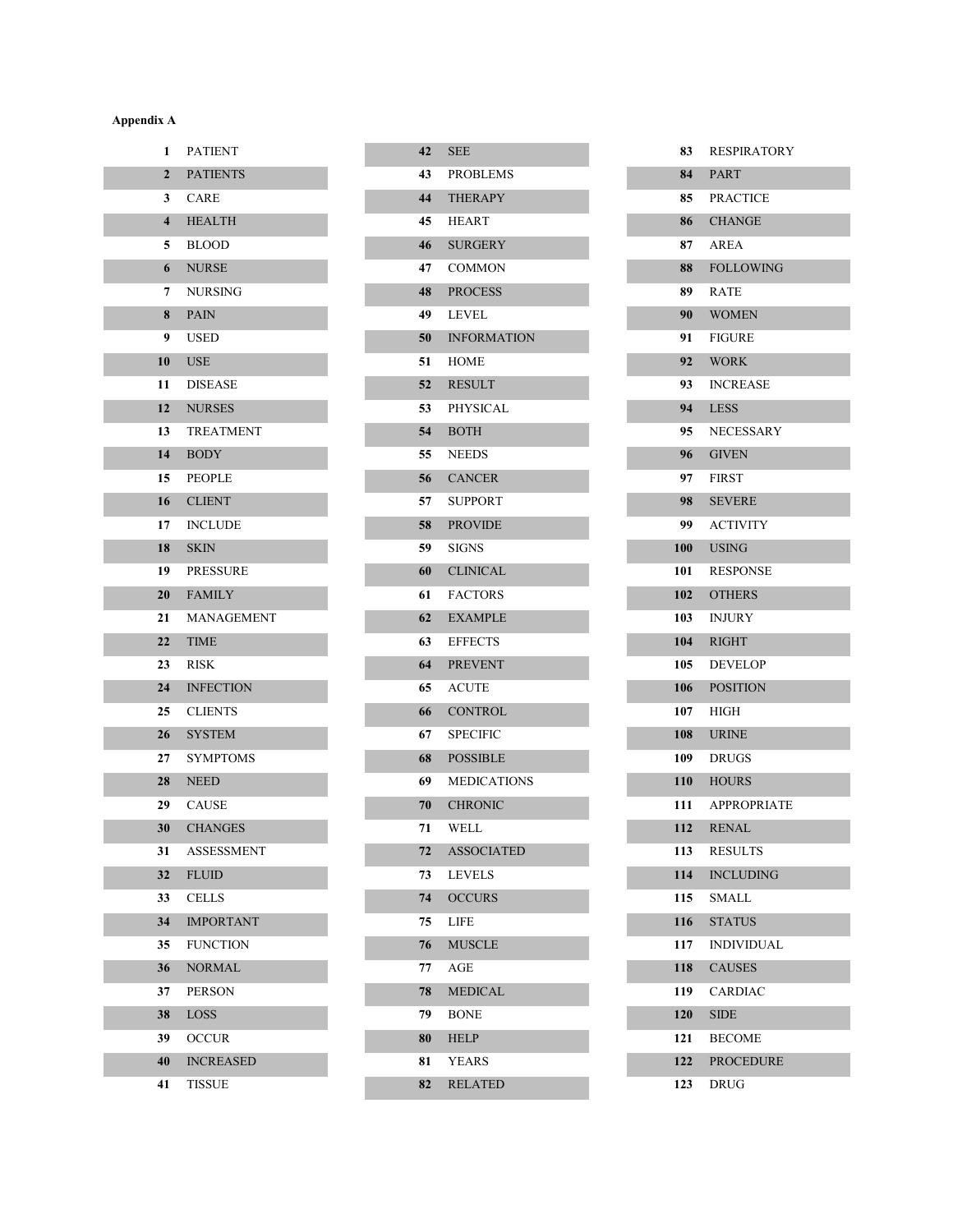| 124   | <b>DECREASED</b>     |
|-------|----------------------|
| 125   | <b>ACTION</b>        |
| 126   | <b>NEW</b>           |
| 127   | <b>DIFFERENT</b>     |
| 128   | <b>SURGICAL</b>      |
| 129   | <b>EFFECTIVE</b>     |
| 130   | <b>COMPLICATIONS</b> |
| 131   | <b>ACTIVITIES</b>    |
| 132   | <b>FAILURE</b>       |
| 133   | <b>BRAIN</b>         |
| 134   | <b>MORAL</b>         |
| 135   | <b>MAKE</b>          |
| 136   | <b>SOCIAL</b>        |
| 137   | <b>TYPE</b>          |
| 138   | <b>PROBLEM</b>       |
| 139   | WATER                |
|       | 140 CONDITION        |
| 141   | CELL.                |
| 142   | <b>PRIMARY</b>       |
| 143   | <b>HISTORY</b>       |
| 144   | <b>POTENTIAL</b>     |
| 145   | <b>MEDICATION</b>    |
| 146   | <b>STAFF</b>         |
| 147   | <b>LIVER</b>         |
| 148   | <b>AREAS</b>         |
| 149 - | <b>CHEST</b>         |
| 150   | <b>PRESCRIBED</b>    |
| 151   | <b>AVAILABLE</b>     |
| 152   | <b>MADE</b>          |
| 153   | TAKE                 |
| 154   | WEIGHT               |
| 155   | <b>ILLNESS</b>       |
| 156   | <b>PRESENT</b>       |
| 157   | DEVELOPMENT          |
| 158   | <b>MAJOR</b>         |
| 159   | <b>DISORDERS</b>     |
| 160   | <b>ABILITY</b>       |
| 161   | <b>BED</b>           |
| 162   | <b>SEVERAL</b>       |
| 163   | <b>EXPERIENCE</b>    |
| 164   | <b>INTAKE</b>        |
| 165   | <b>REQUIRED</b>      |
| 166   | <b>BLEEDING</b>      |

|     | 167 GROUP         |
|-----|-------------------|
|     | 168 LOWER         |
|     | 169 AGENTS        |
|     | 170 GROUPS        |
|     | 171 ORAL          |
| 172 | <b>STRESS</b>     |
|     | 173 EARLY         |
|     | 174 ABLE          |
|     | 175 FORM          |
|     | <b>176 PLAN</b>   |
|     | 177 REDUCE        |
| 178 | <b>NEEDED</b>     |
|     | 179 TEACHING      |
| 180 | <b>ROLE</b>       |
|     | 181 DATA          |
|     | 182 NERVE         |
|     | 183 MEMBERS       |
|     | 184 GENERAL       |
|     | 185 PLACE         |
|     | 186 AVOID         |
|     | 187 PULMONARY     |
|     | 188 OLDER         |
|     | 189 WOUND         |
| 190 | <b>DIAGNOSIS</b>  |
| 191 | TUBE              |
| 192 | <b>REQUIRE</b>    |
| 193 | <b>DIABETES</b>   |
|     | 194 SAME          |
|     | 195 ASSESS        |
| 196 | LARGE             |
| 197 | GOALS             |
| 198 | <b>UNIT</b>       |
| 199 | <b>CONDITIONS</b> |
| 200 | <b>PERFORMED</b>  |
| 201 | VOLUME            |
| 202 | <b>DEATH</b>      |
| 203 | LEFT              |
| 204 | <b>OXYGEN</b>     |
| 205 | <b>EVEN</b>       |
| 206 | <b>HOSPITAL</b>   |
| 207 | <b>ETHICS</b>     |
| 208 | <b>CHILDREN</b>   |
| 209 | ANOTHER           |

|            | 210 DRAINAGE                       |
|------------|------------------------------------|
|            | 211 SERVICES                       |
|            | 212 CALLED                         |
|            | 213 SITE                           |
|            | 214 FREQUENTLY                     |
|            | 215 KNOWLEDGE                      |
|            | 216 PER                            |
|            | 217 INTERVENTIONS                  |
|            | 218 PERSONS                        |
|            | 219 RESEARCH                       |
|            | 220 URINARY                        |
|            | 221 ADDITION                       |
|            | 222 OWN                            |
|            | 223 FOOD                           |
|            | 224 BLADDER                        |
|            | $225$ DAILY                        |
|            | 226 PERIOD                         |
|            | 227 BASED                          |
|            | 228 INDIVIDUALS                    |
|            | 229 EXERCISE                       |
|            | 230 IDENTIFY                       |
|            | 231 CAUSED                         |
|            | 232 OUTCOMES                       |
|            | 233 HUMAN                          |
|            | 234 ADEQUATE                       |
|            | 235 HEAD                           |
|            | 236 LOW                            |
|            | 237 ESPECIALLY                     |
|            | 238 PERSONAL                       |
|            | 239 GLUCOSE                        |
| 240        | <b>EFFECT</b>                      |
| 241        | <b>INVOLVED</b><br><b>DECREASE</b> |
| 242<br>243 | <b>FLOW</b>                        |
| 244        | <b>MUSCLES</b>                     |
| 245        | <b>ETHICAL</b>                     |
| 246        | <b>SEXUAL</b>                      |
| 247        | <b>ADMINISTRATION</b>              |
| 248        | <b>ANXIETY</b>                     |
| 249.       | <b>EDUCATION</b>                   |
| 250        | <b>MAINTAIN</b>                    |
| 251        | <b>STATE</b>                       |
| 252        | <b>VALUES</b>                      |
|            |                                    |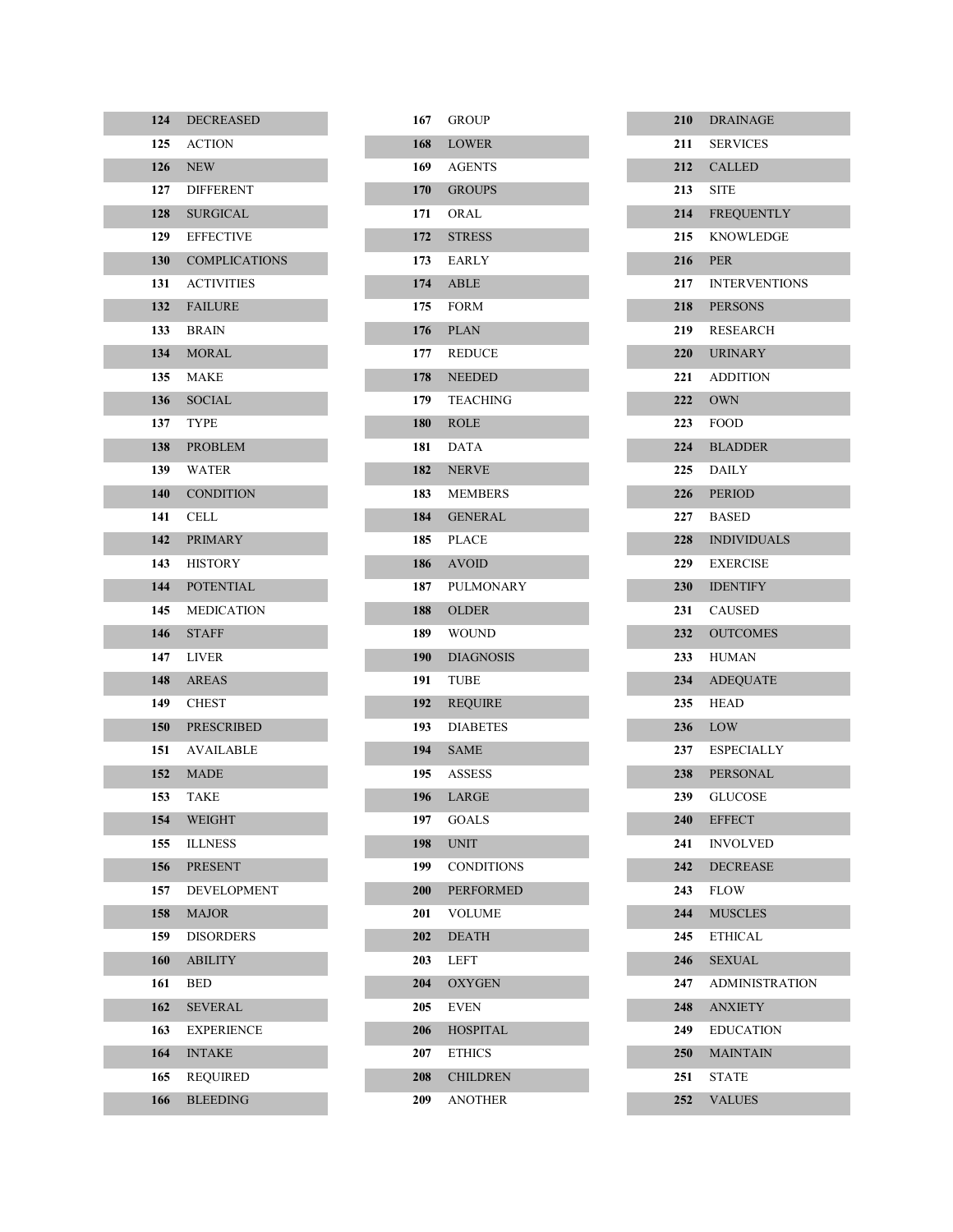| 253 | <b>AMOUNT</b>      |
|-----|--------------------|
|     | 254 TRACT          |
|     | 255 DAMAGE         |
|     | 256 FURTHER        |
|     | 257 BACK           |
|     | 258 CATHETER       |
| 259 | JOINT              |
|     | 260 INCREASES      |
|     | 261 HAND           |
|     | 262 MEASURES       |
|     | 263 COMMUNICATION  |
|     | 264 PROCEDURES     |
|     | 265 DETERMINE      |
|     | 266 EXAMINATION    |
|     | 267 TYPES          |
|     | 268 PRO            |
| 269 | SKILLS             |
|     | 270 SLEEP          |
|     | 271 TEST           |
|     | 272 EVERY          |
|     | 273 DIET           |
|     | 274 LUNG           |
|     | 275 OUALITY        |
| 276 | <b>TABLE</b>       |
| 277 | <b>EYE</b>         |
|     | 278 ENVIRONMENT    |
|     | 279 ESSENTIAL      |
|     | 280 ABDOMINAL      |
| 281 | <b>COMMUNITY</b>   |
|     | 282 ARTERY         |
| 283 | LEARNING           |
| 284 | <b>RESOURCES</b>   |
| 285 | TAKEN              |
| 286 | <b>CASES</b>       |
| 287 | GOOD               |
| 288 | <b>INFECTIONS</b>  |
| 289 | KNOWN              |
| 290 | <b>TEMPERATURE</b> |
| 291 | SIGNIFICANT        |
| 292 | <b>INSULIN</b>     |
| 293 | TISSUES            |
| 294 | WAY                |
| 295 | FOUND              |

|            | 296 AFFECTED        |
|------------|---------------------|
|            | 297 AIR             |
|            | 298 IMPAIRED        |
|            | 299 OUESTIONS       |
| <b>300</b> | <b>MAKING</b>       |
|            | 301 SYSTEMS         |
| 302        | <b>PLANNING</b>     |
|            | <b>303</b> STAGE    |
|            | 304 INCLUDES        |
|            | 305 MONITORING      |
|            | 306 CASE            |
|            | 307 ENSURE          |
| <b>308</b> | <b>TEAM</b>         |
|            | 309 TREAT           |
|            | 310 UPPER           |
|            | 311 GREATER         |
|            | 312 STUDY           |
|            | 313 MOVEMENT        |
|            | 314 SITUATION       |
|            | 315 BOWEL           |
|            | 316 LOCAL           |
|            | 317 REQUIRES        |
| 318        | <b>SERUM</b>        |
|            | 319 EVALUATION      |
|            | 320 LEAD            |
|            | 321 BREAST          |
| 322        | <b>RATHER</b>       |
|            | <b>323</b> TIMES    |
| 324        | <b>ELDERLY</b>      |
| 325        | <b>INCREASING</b>   |
| 326        | <b>ADULTS</b>       |
| 327        | <b>CONSIDERED</b>   |
| 328        | <b>BECOMES</b>      |
| 329        | <b>INVOLVES</b>     |
| <b>330</b> | <b>ISSUES</b>       |
| 331        | <b>LIKELY</b>       |
| 332        | <b>ADMINISTERED</b> |
| 333        | <b>CONTACT</b>      |
| 334        | <b>DIAGNOSTIC</b>   |
| 335        | <b>STATES</b>       |
| 336        | <b>CERTAIN</b>      |
| 337        | <b>VESSELS</b>      |
| 338        | <b>PROVIDES</b>     |

|            | 339 MEN               |
|------------|-----------------------|
|            | 340 EVIDENCE          |
|            | 341 VENOUS            |
|            | 342 ALCOHOL           |
|            | 343 OUTPUT            |
|            | 344 AGAINST           |
|            | 345 GROWTH            |
|            | 346 PARTICULARLY      |
|            | 347 MEANS             |
|            | 348 PUBLIC            |
|            | 349 VARIOUS           |
|            | 350 REST              |
|            | 351 POSITIVE          |
|            | 352 DISORDER          |
| 353        | <b>PRESENCE</b>       |
|            | 354 STRATEGIES        |
|            | 355 REDUCED           |
|            | <b>356</b> LONG       |
| 357        | <b>PULSE</b>          |
|            | 358 EMOTIONAL         |
|            | 359 SODIUM            |
| <b>360</b> | <b>COMMONLY</b>       |
| 361 -      | <b>PROMOTE</b>        |
| 362        | <b>TRAUMA</b>         |
| 363        | <b>DIFFICULT</b>      |
| 364        | <b>SPINAL</b>         |
| 365        | AFFECT                |
| 366        | <b>DECISIONS</b>      |
| 367 -      | <b>TREATED</b>        |
| 368        | <b>ASSIST</b>         |
| 369        | <b>MONTHS</b>         |
| 370        | <b>PROFESSIONAL</b>   |
| 371        | <b>PARTICULAR</b>     |
| 372        | <b>SHOCK</b>          |
| 373        | <b>EDEMA</b>          |
| 374        | <b>FLUIDS</b>         |
| 375        | <b>CHART</b>          |
| 376        | <b>RESPONSIBILITY</b> |
| 377        | <b>MENTAL</b>         |
| 378        | <b>ARTERIAL</b>       |
| 379        | <b>TESTS</b>          |
| <b>380</b> | <b>RIGHTS</b>         |
| 381        | CARING                |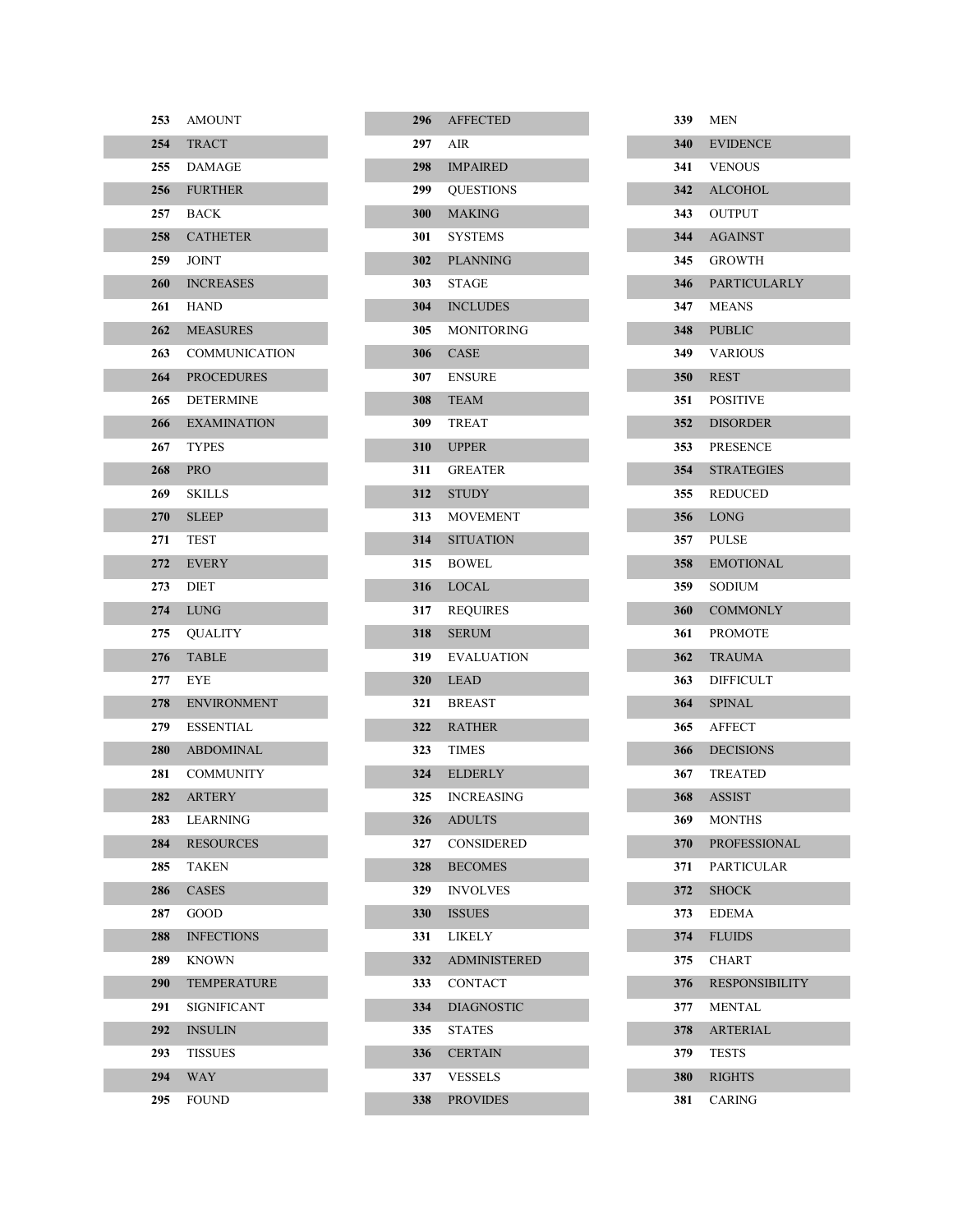| 382               | <b>MOUTH</b>         |
|-------------------|----------------------|
| 383               | <b>RESULTING</b>     |
| 384               | <b>ACTIONS</b>       |
| 385 -             | <b>FINDINGS</b>      |
| 386               | <b>GASTRIC</b>       |
| 387 -             | LONGTERM             |
| 388               | <b>REMOVED</b>       |
| 389.              | <b>DISEASES</b>      |
| 390 <b>System</b> | <b>SELFCARE</b>      |
| 391 -             | <b>PROTEIN</b>       |
| 392               | <b>SURFACE</b>       |
| 393.              | <b>HEALTHCARE</b>    |
| 394 -             | <b>PRODUCE</b>       |
| 395 —             | <b>SYNDROME</b>      |
| 396               | APPROACH             |
| 397 -             | <b>BALANCE</b>       |
| 398               | <b>METHODS</b>       |
| 399 -             | <b>MIGHT</b>         |
| 400               | <b>EXCESSIVE</b>     |
| 401               | PROVIDING            |
| 402               | <b>PROVIDED</b>      |
| 403               | REPORT               |
| 404               | <b>ACTIVE</b>        |
| 405               | COULD                |
| 406               | <b>UNDERSTANDING</b> |
| 407               | <b>PREVENTION</b>    |
| 408               | <b>HORMONE</b>       |
| 409               | <b>BREATHING</b>     |
| 410               | <b>RANGE</b>         |
| 411               | MAIN                 |
| 412               | END                  |
| 413               | FEW                  |
| 414               | <b>DOSE</b>          |
| 415               | <b>SENSORY</b>       |
| 416               | <b>TAKING</b>        |
| 417               | <b>BEHAVIOR</b>      |
| 418               | <b>FEVER</b>         |
| 419               | HEALING              |
| 420               | <b>STUDIES</b>       |
| 421               | ACID                 |
| 422               | <b>GIVE</b>          |
| 423               | SECONDARY            |
| 424               | LESIONS              |

|     | 425 CRITICAL       |
|-----|--------------------|
|     | 426 PERFORMANCE    |
|     | 427 POSTOPERATIVE  |
|     | 428 DOWN           |
|     | 429 PHASE          |
|     | 430 FOCUS          |
|     | <b>431 OPEN</b>    |
|     | 432 BEST           |
|     | 433 DISCHARGE      |
|     | <b>434 HAIR</b>    |
|     | 435 USEFUL         |
|     | 436 REGULAR        |
|     | 437 EXPOSURE       |
|     | 438 FEELINGS       |
|     | 439 INFLAMMATION   |
|     | 440 FORMATION      |
|     | 441 TOTAL          |
|     | 442 ASSESSED       |
|     | <b>443</b> SENSE   |
|     | 444 SIMILAR        |
|     | 445 WALL           |
|     | 446 ORDER          |
|     | 447 RADIATION      |
| 448 | <b>NUTRITIONAL</b> |
|     | 449 EXTERNAL       |
|     | 450 SAFETY         |
| 451 | <b>EQUIPMENT</b>   |
| 452 | <b>PERIPHERAL</b>  |
|     | 453 SUPPLY         |
|     | 454 CALCIUM        |
| 455 | AMONG              |
| 456 | <b>COMPLETE</b>    |
| 457 | LEAST              |
| 458 | <b>METHOD</b>      |
| 459 | VASCULAR           |
| 460 | <b>CAUSING</b>     |
| 461 | <b>SEEN</b>        |
| 462 | <b>DESCRIBE</b>    |
| 463 | <b>HEARING</b>     |
| 464 | <b>SIZE</b>        |
| 465 | <b>LATER</b>       |
| 466 | <b>CIRCULATION</b> |
| 467 | MOTOR              |

|       | 468 ENERGY         |
|-------|--------------------|
|       | 469 ACT            |
|       | 470 CORD           |
| 471   | <b>EXPECTED</b>    |
|       | <b>472 MOVE</b>    |
|       | 473 VITAL          |
|       | 474 DESCRIBED      |
| 475   | <b>NATURE</b>      |
|       | 476 IMPROVE        |
|       | 477 RESPONSES      |
|       | 478 ABOVE          |
| 479   | <b>DIRECT</b>      |
|       | 480 DISCOMFORT     |
|       | 481 ABNORMAL       |
| 482   | <b>RESPONSIBLE</b> |
|       | 483 CENTRAL        |
|       | 484 HAVING         |
|       | 485 KIDNEY         |
|       | 486 PLACED         |
| 487   | <b>AROUND</b>      |
|       | 488 HIGHER         |
| 489   | VOMITING           |
| 490 — | <b>FOODS</b>       |
| 491   | <b>FREQUENT</b>    |
|       | 492 GLAND          |
| 493   | <b>DECISION</b>    |
| 494   | <b>PRODUCTION</b>  |
| 495   | <b>LACK</b>        |
| 496   | <b>OBSTRUCTION</b> |
| 497   | <b>MANAGER</b>     |
| 498   | <b>DEGREE</b>      |
| 499   | <b>IMMUNE</b>      |
| 500   | <b>SERIOUS</b>     |
| 501   | <b>PLASMA</b>      |
| 502   | <b>DEPRESSION</b>  |
| 503   | <b>IDENTIFIED</b>  |
| 504   | <b>VEIN</b>        |
| 505   | <b>AGENT</b>       |
| 506   | <b>TERMS</b>       |
| 507   | <b>FEEL</b>        |
| 508   | <b>CEREBRAL</b>    |
| 509   | <b>COPING</b>      |
| 510   | <b>INDICATED</b>   |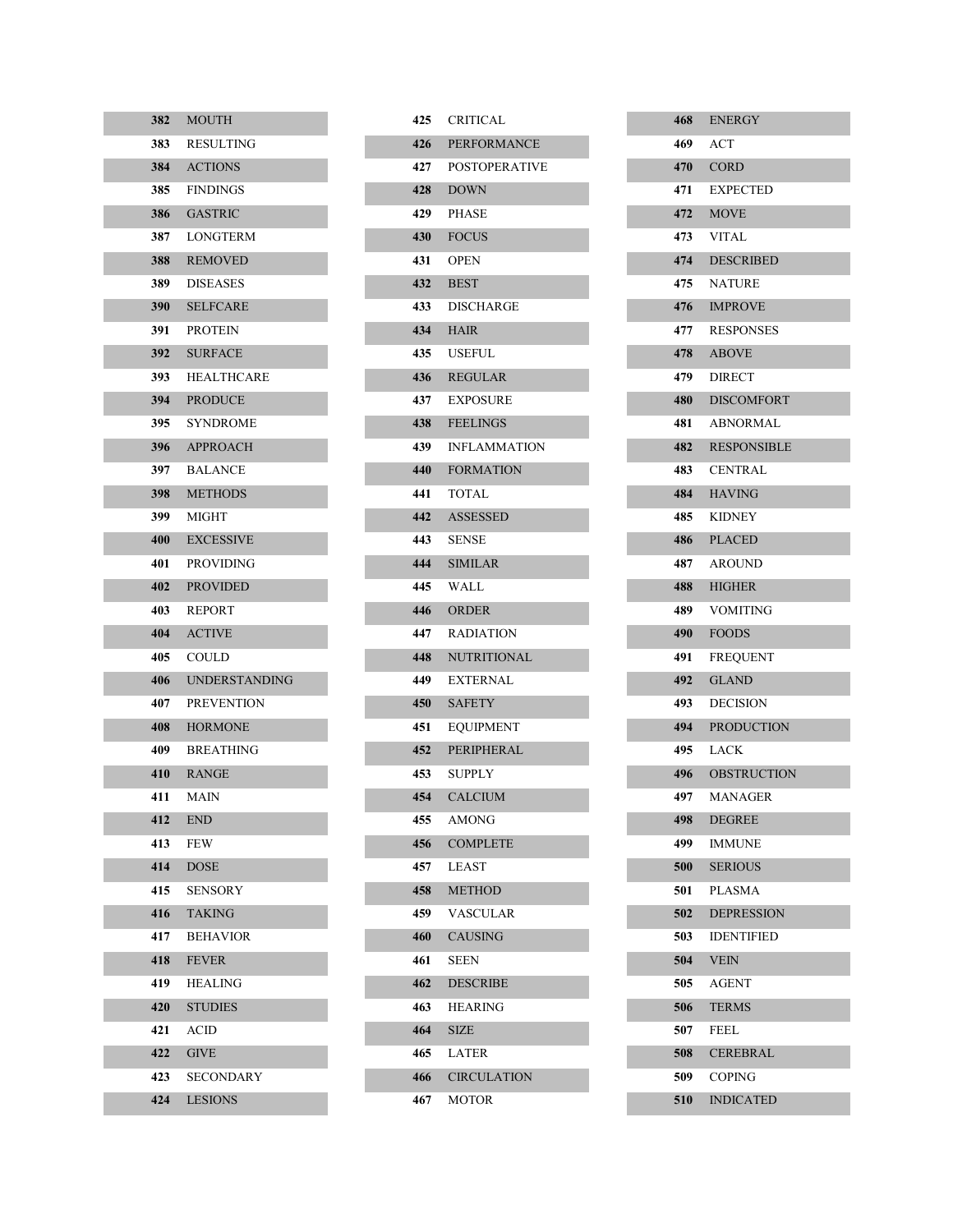| 511     | KNOW                    |
|---------|-------------------------|
| 512     | <b>TUMOR</b>            |
|         | 513 LONGER              |
|         | <b>514 ONCE</b>         |
|         | 515 VISION              |
|         | <b>516 INTERVENTION</b> |
|         | 517 APPLIED             |
|         | <b>518</b> NECK         |
| 519 RED |                         |
|         | 520 LUNGS               |
|         | <b>521 MONITOR</b>      |
|         | 522 CAVITY              |
|         | 523 PRINCIPLES          |
|         | 524 FORMS               |
|         | 525 SPECIAL             |
| 526     | <b>HYPERTENSION</b>     |
|         | 527 INCIDENCE           |
| 528     | <b>NORMALLY</b>         |
| 529     | <b>REACTION</b>         |
| 530     | <b>REFERRED</b>         |
| 531     | <b>SET</b>              |
|         | 532 THYROID             |
| 533     | <b>EXERCISES</b>        |
|         | 534 RAPID               |
| 535     | <b>FAMILIES</b>         |
|         | 536 GENERALLY           |
| 537     | <b>THEORY</b>           |
|         | 538 COMPLEX             |
| 539     | <b>NUTRITION</b>        |
|         | 540 PHYSICIAN           |
| 541     | THERAPEUTIC             |
| 542     | <b>ANTERIOR</b>         |
| 543     | <b>STRUCTURES</b>       |
| 544     | <b>MANIFESTATIONS</b>   |
| 545     | NOW                     |
| 546     | <b>PROCESSES</b>        |
| 547     | <b>INTERNAL</b>         |
| 548     | <b>IMPORTANCE</b>       |
| 549     | <b>ACCESS</b>           |
| 550     | <b>FACTOR</b>           |
| 551     | SETTING                 |
| 552     | <b>EXAMPLES</b>         |
| 553     | <b>PERFORM</b>          |

| 554        | <b>DEEP</b>           |
|------------|-----------------------|
| 555        | REMOVAL               |
| 556        | <b>POWER</b>          |
| 557 -      | <b>BELOW</b>          |
| 558        | <b>MINUTES</b>        |
|            | 559 NERVES            |
| 560        | <b>AIRWAY</b>         |
| 561        | <b>FATIGUE</b>        |
| 562        | EAR                   |
|            | 563 LIGHT             |
|            | <b>564 ADDITIONAL</b> |
|            | 565 NAUSEA            |
| 566        | <b>GOAL</b>           |
|            | 567 INITIAL           |
|            | 568 SITUATIONS        |
|            | 569 POOR              |
| 570 -      | <b>VARIETY</b>        |
| 571        | <b>HORMONES</b>       |
| 572        | <b>INDICATE</b>       |
| 573        | ALWAYS                |
| 574        | <b>DISCUSSED</b>      |
| 575        | <b>HELPS</b>          |
| 576        | <b>REPORTED</b>       |
| 577        | STRUCTURE             |
| 578        | <b>FUNCTIONS</b>      |
| 579 -      | PAST                  |
| <b>580</b> | <b>UNDERSTAND</b>     |
| 581        | <b>CONSIDER</b>       |
| 582        | <b>SECRETIONS</b>     |
| 583        | YEAR                  |
| 584        | <b>MEMBRANE</b>       |
| 585        | <b>NERVOUS</b>        |
| 586        | <b>DRY</b>            |
| 587        | HEALTHY               |
| 588        | <b>CURRENT</b>        |
| 589        | POINT                 |
| 590        | <b>SOLUTION</b>       |
| 591        | <b>SOMETIMES</b>      |
| 592        | <b>METABOLIC</b>      |
| 593        | <b>TECHNIQUES</b>     |
| 594        | <b>ACCORDING</b>      |
| 595        | <b>ACHIEVE</b>        |
| 596        | <b>CULTURAL</b>       |

| 597   | <b>PRACTICES</b>    |
|-------|---------------------|
| 598   | <b>STOMACH</b>      |
|       | 599 ATTENTION       |
| 600 - | PROLONGED           |
| 601 — | <b>BASIS</b>        |
| 602   | <b>KEY</b>          |
| 603 — | LIKE                |
| 604   | <b>LYMPH</b>        |
|       | <b>605 ONSET</b>    |
| 606   | <b>COURSE</b>       |
| 607 - | KEEP                |
| 608   | <b>DRESSING</b>     |
| 609 — | <b>MANAGE</b>       |
| 610   | <b>FACE</b>         |
|       | 611 WAYS            |
| 612   | <b>STERILE</b>      |
|       | 613 SPACE           |
| 614   | <b>ASSISTANCE</b>   |
| 615   | <b>EMERGENCY</b>    |
| 616   | <b>ASK</b>          |
| 617   | <b>DISCUSS</b>      |
| 618   | <b>LIFESTYLE</b>    |
| 619 — | <b>MONITORED</b>    |
| 620   | <b>RELATIONSHIP</b> |
| 621   | <b>CONCERNS</b>     |
| 622   | <b>NEGATIVE</b>     |
| 623   | <b>SOUNDS</b>       |
| 624   | <b>ALLOW</b>        |
| 625   | <b>CLOSE</b>        |
| 626   | <b>CHILD</b>        |
| 627   | <b>TESTING</b>      |
| 628   | <b>CLEAR</b>        |
| 629   | <b>NATIONAL</b>     |
| 630   | <b>OBTAINED</b>     |
| 631   | PSYCHOLOGICAL       |
| 632   | <b>SECRETION</b>    |
| 633   | <b>SECOND</b>       |
| 634   | <b>AWARE</b>        |
| 635   | <b>VISUAL</b>       |
| 636   | <b>DIETARY</b>      |
| 637   | <b>PREGNANCY</b>    |
| 638   | <b>SYSTEMIC</b>     |
| 639   | BOX                 |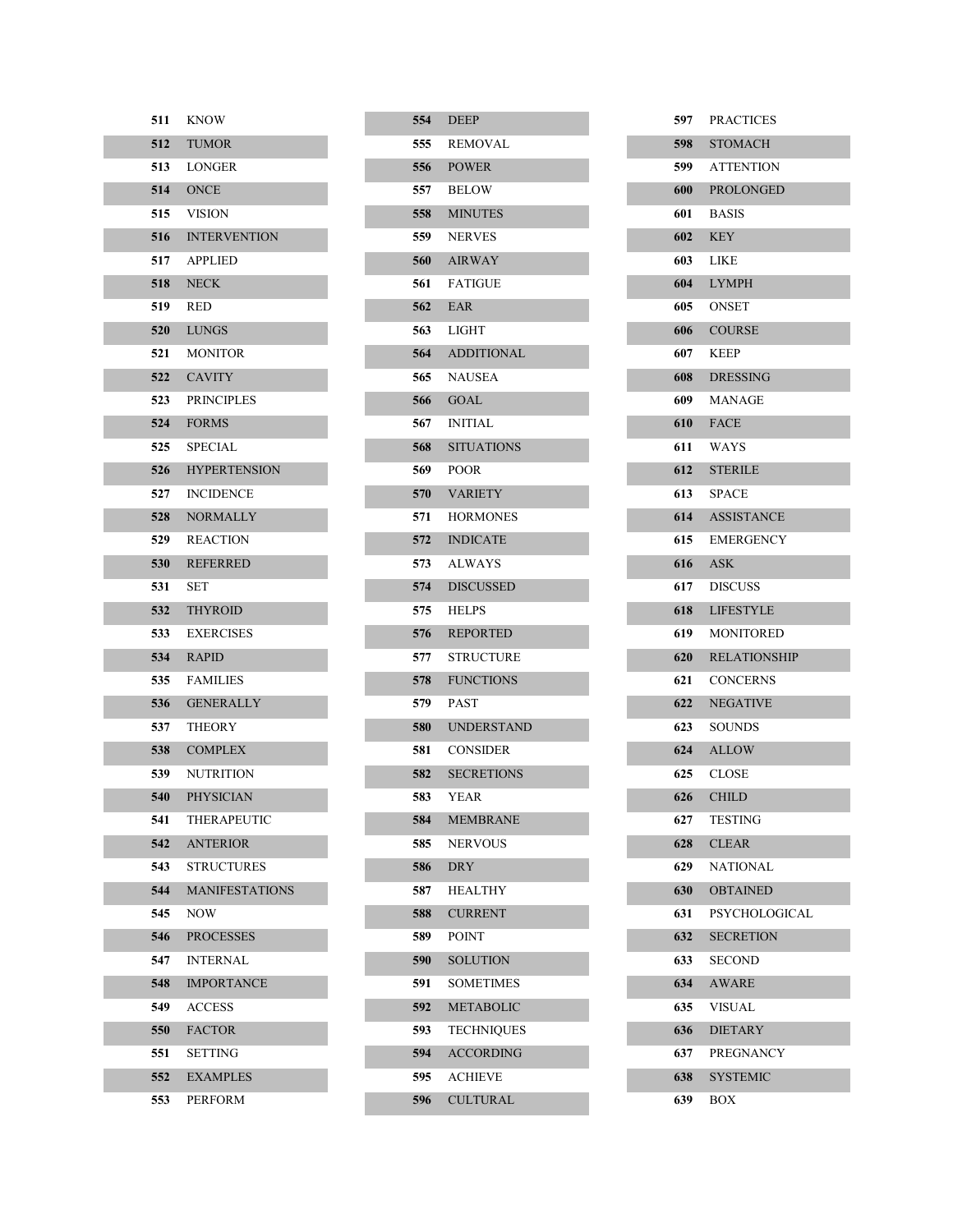| 640   | <b>DEVICES</b>          |
|-------|-------------------------|
| 641   | RELEASE                 |
| 642   | <b>DIAGNOSES</b>        |
| 643   | <b>REACTIONS</b>        |
| 644   | <b>DEVELOPED</b>        |
| 645   | LIVING                  |
| 646   | <b>MULTIPLE</b>         |
| 647   | <b>BELIEFS</b>          |
| 648   | <b>GASTROINTESTINAL</b> |
| 649 - | ILL                     |
| 650   | <b>ABSENCE</b>          |
| 651   | <b>ORGANS</b>           |
| 652   | <b>APPEAR</b>           |
| 653   | <b>BONES</b>            |
| 654   | <b>GLANDS</b>           |
| 655   | <b>POSTERIOR</b>        |
| 656   | <b>DIFFICULTY</b>       |
| 657   | SHORT                   |
| 658   | <b>WORKING</b>          |
| 659 — | <b>POTASSIUM</b>        |
| 660   | <b>POLICY</b>           |
| 661   | SMOKING                 |
| 662   | <b>FOOT</b>             |
| 663   | LEADING                 |
| 664   | <b>ORGANIZATION</b>     |
| 665   | <b>SOCIETY</b>          |
| 666   | <b>IMMEDIATELY</b>      |
| 667 - | <b>RETURN</b>           |
| 668   | <b>SPREAD</b>           |
| 669 — | VIEW                    |
| 670   | GAS                     |
| 671   | ADULT                   |
| 672   | <b>VENTRICULAR</b>      |
| 673   | JUST                    |
| 674   | <b>LEARN</b>            |
| 675   | ALTERED                 |
| 676   | <b>VEINS</b>            |
| 677   | <b>REMOVE</b>           |
| 678   | <b>CARDIOVASCULAR</b>   |
| 679   | RELIEF                  |
| 680   | <b>FEAR</b>             |
| 681   | COUGH                   |
| 682   | <b>FOLLOW</b>           |

T,

I.

| 683   | <b>DISCUSSION</b>      |
|-------|------------------------|
| 684   | <b>ENCOURAGED</b>      |
| 685 - | <b>CULTURE</b>         |
| 686 - | <b>PREPARATION</b>     |
| 687 - | <b>SUBSTANCES</b>      |
| 688 - | <b>SITES</b>           |
| 689 - | <b>DOSES</b>           |
| 690 — | <b>JOB</b>             |
| 691   | SHOWN                  |
|       | 692 PREVIOUS           |
| 693   | <b>PROFESSIONALS</b>   |
|       | 694 STROKE             |
| 695   | <b>BREATH</b>          |
|       | 696 GENETIC            |
|       | 697 STAGES             |
| 698 — | <b>DEFICIENCY</b>      |
| 699   | MANAGING               |
| 700   | <b>PROMOTION</b>       |
| 701   | <b>PROVIDERS</b>       |
| 702   | <b>RECOMMENDED</b>     |
| 703 - | RECORD                 |
| 704   | <b>UNITED</b>          |
| 705 - | ARM                    |
| 706 — | <b>STANDARDS</b>       |
| 707   | <b>UNITS</b>           |
| 708   | <b>ADVERSE</b>         |
| 709   | <b>INJURIES</b>        |
| 710   | <b>NOTE</b>            |
| 711   | <b>VITAMIN</b>         |
| 712   | <b>STILL</b>           |
| 713   | TREATMENTS             |
| 714   | <b>HELPFUL</b>         |
| 715   | <b>SOUND</b>           |
| 716   | MODEL.                 |
| 717   | <b>ROOM</b>            |
| 718   | <b>RESISTANCE</b>      |
| 719   | <b>PROMOTING</b>       |
| 720   | <b>CHARACTERISTICS</b> |
| 721   | <b>DEVELOPS</b>        |
| 722   | <b>MANAGERS</b>        |
| 723   | <b>PATTERN</b>         |
| 724   | <b>DIRECTLY</b>        |
| 725   | PROGRAMS               |

| 726  | <b>TECHNIQUE</b>     |
|------|----------------------|
| 727  | <b>FRACTURE</b>      |
| 728  | <b>INSERTED</b>      |
| 729  | <b>BETTER</b>        |
| 730  | <b>FAT</b>           |
| 731  | <b>FOUR</b>          |
| 732  | <b>PREVENTING</b>    |
| 733  | <b>TAKES</b>         |
| 734  | <b>MEET</b>          |
|      | 735 OBTAIN           |
| 736  | <b>ALONG</b>         |
| 737  | <b>ELEVATED</b>      |
| 738  | <b>INFLUENCE</b>     |
| 739  | <b>REMAIN</b>        |
| 740  | <b>ARTERIES</b>      |
| 741  | <b>STRENGTH</b>      |
| 742  | <b>EXTENT</b>        |
| 743  | <b>DEPENDS</b>       |
|      | 744 ROLES            |
|      | 745 EXPLAIN          |
| 746  | <b>PRODUCTS</b>      |
| 747  | <b>FUTURE</b>        |
| 748  | <b>PROGRAM</b>       |
| 749  | <b>PURPOSE</b>       |
|      | 750 SOURCE           |
| 751  | <b>CHEMOTHERAPY</b>  |
| 752  | <b>DEVELOPING</b>    |
| 753  | <b>IMMEDIATE</b>     |
|      | 754 COMFORT          |
| 755  | <b>CONTINUOUS</b>    |
| 756  | <b>ONES</b>          |
| 757  | <b>SWELLING</b>      |
| 758  | <b>ALLOWS</b>        |
| 759. | <b>CONCENTRATION</b> |
| 760  | <b>YOUNG</b>         |
| 761  | <b>HYGIENE</b>       |
| 762  | <b>INFORMED</b>      |
| 763  | <b>ORGANIZATIONS</b> |
| 764  | LEG                  |
| 765  | <b>RECEIVE</b>       |
| 766  | <b>DISABILITY</b>    |
| 767  | FULL                 |
| 768  | <b>SCREENING</b>     |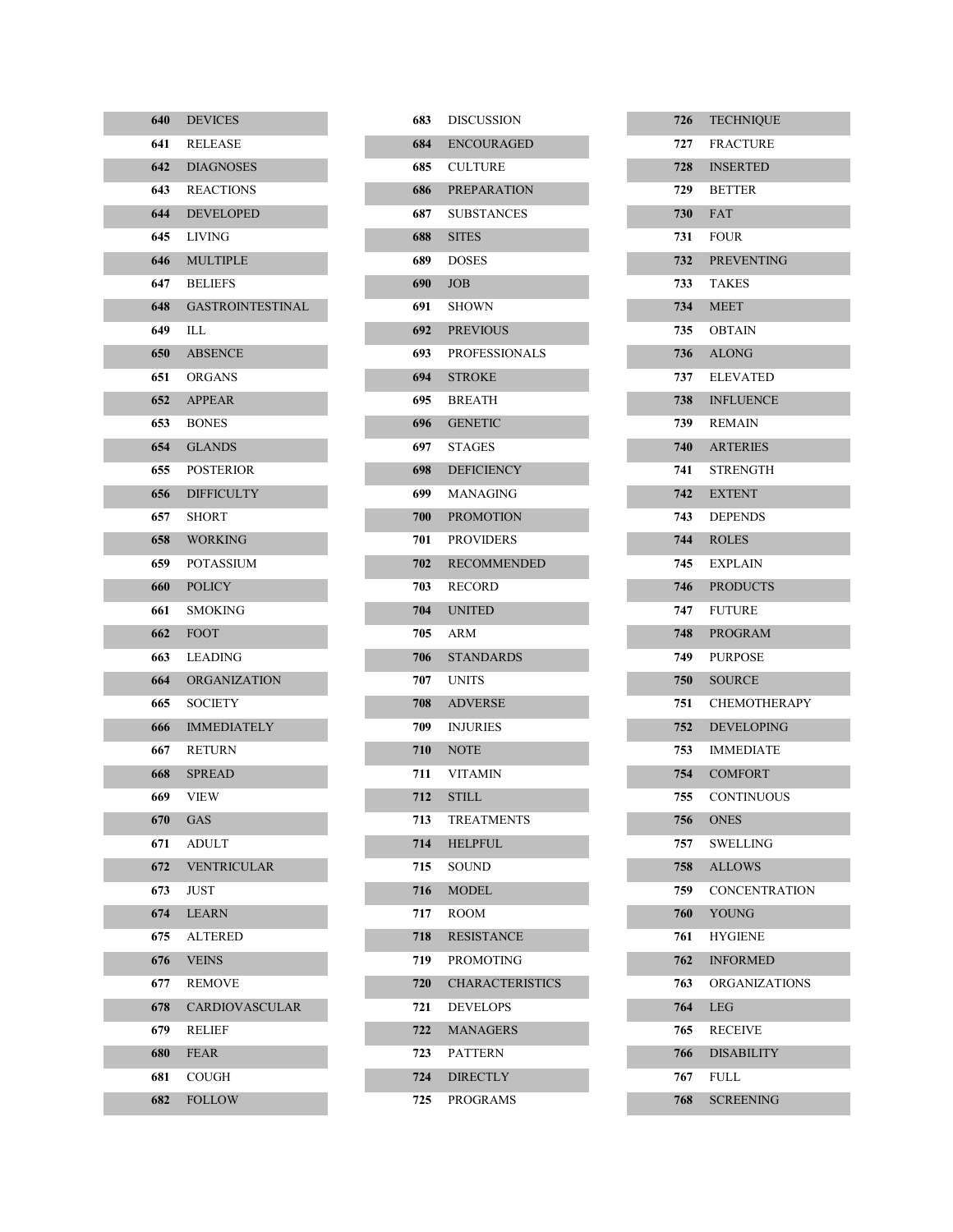| 769   | <b>APPROXIMATELY</b> |
|-------|----------------------|
|       | 770 BEHAVIORS        |
| 771   | <b>TUMORS</b>        |
|       | 772 UNDERLYING       |
| 773   | <b>VALUE</b>         |
| 774   | <b>SERVICE</b>       |
|       | 775 PARTS            |
|       | 776 WEAKNESS         |
|       | 777 REDUCING         |
| 778   | <b>EXPERIENCES</b>   |
| 779 - | <b>MAINTAINING</b>   |
|       | 780 ORGAN            |
| 781   | <b>SURE</b>          |
| 782   | <b>ELECTROLYTE</b>   |
| 783   | <b>SEX</b>           |
|       | 784 INFLAMMATORY     |
| 785   | MILD                 |
|       | 786 VARY             |
| 787 - | <b>PROVIDER</b>      |
|       | 788 JOINTS           |
|       | 789 STIMULATION      |
| 790 — | <b>FREE</b>          |
| 791   | <b>RATIONALE</b>     |
| 792   | <b>REDUCTION</b>     |
| 793   | <b>CHEMICAL</b>      |
|       | 794 CONTINUE         |
| 795 - | <b>COUNT</b>         |
| 796 — | <b>MOBILITY</b>      |
| 797   | <b>PROGRESS</b>      |
| 798 — | <b>THEMSELVES</b>    |
| 799   | <b>GUIDELINES</b>    |
| 800   | <b>POPULATION</b>    |
| 801   | <b>DYSFUNCTION</b>   |
| 802   | <b>ENCOURAGE</b>     |
| 803   | <b>PERIODS</b>       |
| 804   | <b>FUNCTIONING</b>   |
| 805.  | <b>HANDS</b>         |
| 806   | <b>RELATIONSHIPS</b> |
| 807   | <b>ASPECTS</b>       |
| 808   | <b>THOUGHT</b>       |
| 809-  | <b>MARROW</b>        |
| 810   | <b>DEPENDING</b>     |
| 811   | <b>FUNCTIONAL</b>    |

| 812   | <b>REGIMEN</b>    |
|-------|-------------------|
| 813   | <b>RESPOND</b>    |
|       | <b>814</b> FIND   |
|       | 815 BILE          |
| 816   | <b>LIMITED</b>    |
|       | 817 AGENCY        |
| 818   | <b>ADVANCED</b>   |
| 819 — | <b>FOLLOWUP</b>   |
| 820   | <b>HEAT</b>       |
|       | 821 APPLY         |
|       | 822 EVALUATE      |
| 823   | MALIGNANT         |
| 824   | <b>PRODUCED</b>   |
|       | 825 TOGETHER      |
| 826   | <b>TOWARD</b>     |
| 827   | <b>NEXT</b>       |
|       | <b>828</b> USES   |
|       | 829 RAPIDLY       |
| 830   | <b>RELIEVE</b>    |
| 831   | <b>RECOVERY</b>   |
| 832   | <b>MAN</b>        |
|       | 833 PROTECT       |
| 834   | <b>ABUSE</b>      |
| 835 — | <b>REVIEW</b>     |
| 836   | <b>LINE</b>       |
| 837   | <b>KIDNEYS</b>    |
| 838   | <b>RECEIVING</b>  |
| 839 — | <b>LEADS</b>      |
| 840   | VENTILATION       |
| 841   | AIDS              |
| 842   | <b>LOCATION</b>   |
| 843   | SAFE              |
| 844   | <b>BIOPSY</b>     |
| 845   | ASSESSING         |
| 846   | <b>LABORATORY</b> |
| 847   | WOMAN             |
| 848   | <b>MASS</b>       |
| 849   | WORLD             |
| 850   | <b>ALERT</b>      |
| 851   | <b>AMOUNTS</b>    |
| 852   | <b>AVOIDED</b>    |
| 853   | <b>SETTINGS</b>   |
| 854   | <b>VALVE</b>      |

| 855        | <b>FREQUENCY</b>   |
|------------|--------------------|
| 856        | NEUROLOGIC         |
|            | 857 CORRECT        |
|            | 858 ABDOMEN        |
|            | 859 CONCERN        |
|            | 860 INTESTINAL     |
|            | 861 INVOLVE        |
|            | 862 CONSISTS       |
|            | 863 USUAL          |
|            | 864 PATTERNS       |
|            | 865 SOFT           |
|            | 866 CORONARY       |
|            | 867 DURATION       |
|            | 868 REMAINS        |
|            | 869 SEVERITY       |
|            | 870 APPEARANCE     |
|            | 871 BEGIN          |
|            | <b>872</b> TEND    |
|            | 873 BEGINS         |
|            | 874 FORMED         |
|            | 875 FRACTURES      |
|            | 876 NASAL          |
|            | 877 EMPLOYEES      |
| 878 -      | <b>GRADUALLY</b>   |
| 879 —      | <b>INTRAVENOUS</b> |
| <b>880</b> | <b>RECENT</b>      |
| 881 -      | SPIRITUAL          |
| 882        | <b>DEPARTMENT</b>  |
| 883 —      | <b>CONFLICT</b>    |
| 884        | <b>DEVICE</b>      |
| 885        | <b>IMPULSES</b>    |
| 886        | <b>REPLACEMENT</b> |
| 887        | <b>RETENTION</b>   |
| 888        | <b>INCISION</b>    |
| 889        | <b>SELF</b>        |
| 890        | <b>EXPERIENCED</b> |
| 891        | <b>IMPACT</b>      |
| 892        | <b>INADEQUATE</b>  |
| 893        | <b>ALTERNATIVE</b> |
| 894        | DIE                |
| 895        | COLOR              |
| 896        | <b>CONTINUED</b>   |
| 897        | LITTLE             |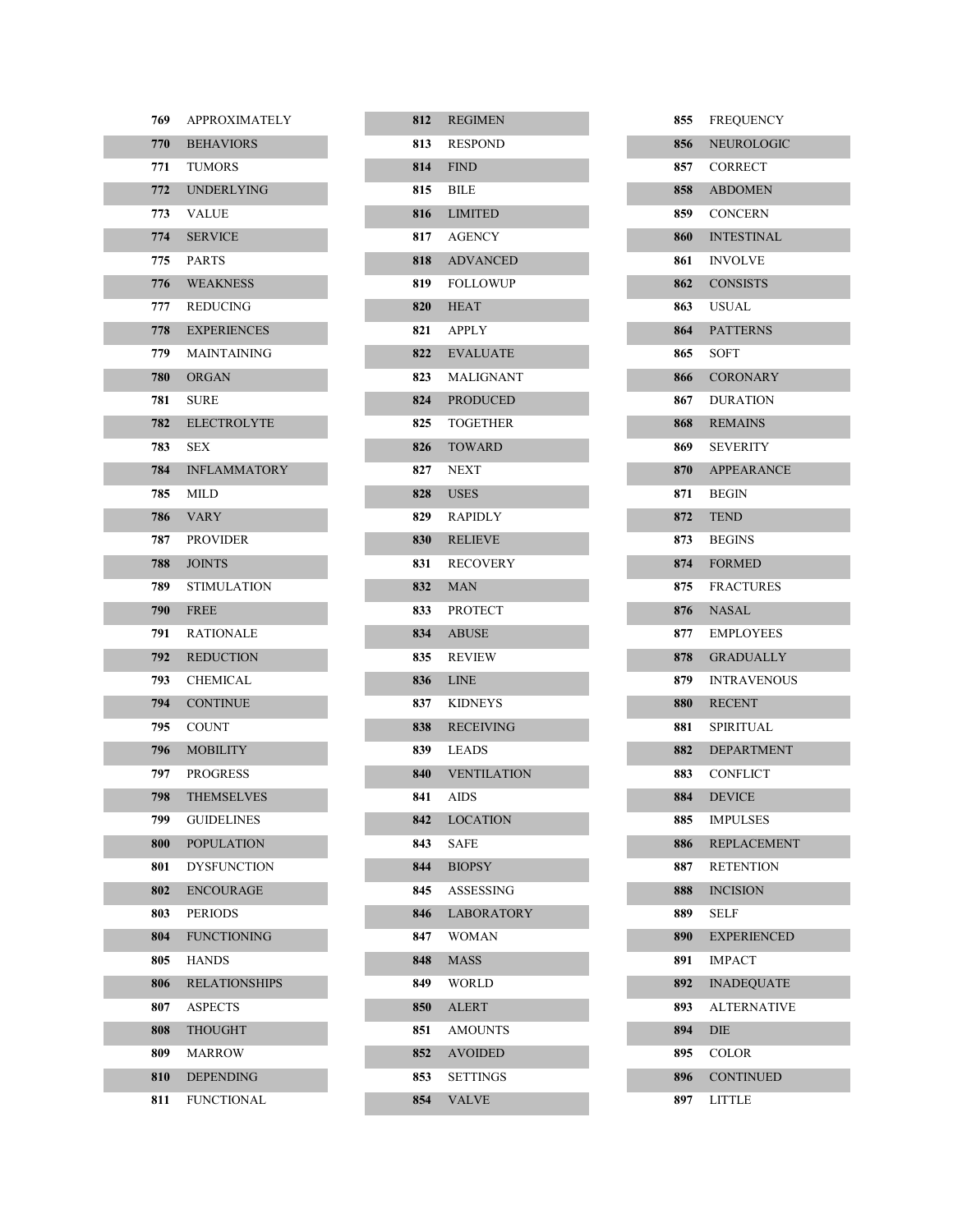| 898   | <b>CERVICAL</b>      |
|-------|----------------------|
| 899 — | <b>EFFECTIVENESS</b> |
| 900 — | <b>INJECTION</b>     |
| 901 — | <b>TERM</b>          |
| 902   | <b>MIDDLE</b>        |
| 903 — | <b>PAINFUL</b>       |
|       | <b>904 MALE</b>      |
| 905 — | <b>INTESTINE</b>     |
|       | 906 ULCERS           |
| 907 — | <b>ABSORPTION</b>    |
|       | 908 CONTROLLED       |
| 909 — | <b>DISTRESS</b>      |
| 910 — | <b>FOLLOWED</b>      |
| 911 - | MAINTENANCE          |
|       | 912 PARENTS          |
| 913   | <b>THINKING</b>      |
| 914   | <b>EVENTS</b>        |
| 915   | CARRIED              |
| 916   | <b>IMAGE</b>         |
| 917   | <b>REPORTS</b>       |
| 918   | <b>HEADACHE</b>      |
| 919 - | PHYSIOLOGIC          |
| 920 — | <b>SUBSTANCE</b>     |
| 921.  | INTEGRITY            |
| 922   | <b>HEPATITIS</b>     |
| 923   | OUICKLY              |
| 924   | <b>MECHANICAL</b>    |
| 925   | OUTCOME              |
| 926   | <b>WRITTEN</b>       |
| 927 - | <b>BASIC</b>         |
| 928   | <b>CHOICE</b>        |
| 929.  | MYOCARDIAL           |
| 930   | <b>DETERMINED</b>    |
| 931   | <b>INFUSION</b>      |
| 932   | <b>ANALYSIS</b>      |
| 933   | HOUR                 |
| 934   | <b>EXCESS</b>        |
| 935   | EYES                 |
| 936   | <b>MAKES</b>         |
| 937   | COLD                 |
| 938   | <b>DECREASES</b>     |
| 939.  | REGARDING            |
| 940   | STANDARD             |

| 941   | <b>EASILY</b>      |
|-------|--------------------|
| 942   | <b>FEET</b>        |
|       | 943 REHABILITATION |
|       | 944 RISKS          |
| 945 — | LAW                |
| 946 - | <b>MOVEMENTS</b>   |
|       | 947 MUCOUS         |
| 948   | <b>REFLEX</b>      |
| 949 — | <b>SIMPLE</b>      |
| 950 - | <b>INABLE</b>      |
| 951   | <b>COGNITIVE</b>   |
|       | 952 MEASURE        |
| 953   | VAGINAL            |
| 954   | ASSESSES           |
| 955 — | <b>CLOSELY</b>     |
| 956   | <b>DELIVERY</b>    |
| 957 - | <b>PELVIC</b>      |
| 958   | <b>MECHANISMS</b>  |
| 959 - | <b>HOSPITALS</b>   |
| 960 - | <b>IMPAIRMENT</b>  |
| 961   | TRAINING           |
| 962   | <b>CAREFULLY</b>   |
| 963 — | TASK               |
|       | 964 WHITE          |
| 965 — | GREAT              |
| 966 - | <b>MUCOSA</b>      |
| 967 - | <b>PRECAUTIONS</b> |
| 968 - | <b>PRODUCES</b>    |
| 969 — | LAST               |
| 970 — | <b>CAPACITY</b>    |
| 971   | <b>BACTERIA</b>    |
| 972   | <b>COMBINATION</b> |
| 973.  | <b>EXCHANGE</b>    |
| 974   | <b>PITUITARY</b>   |
| 975.  | ANTIBIOTICS        |
| 976   | <b>BASE</b>        |
| 977.  | <b>ESTABLISHED</b> |
| 978   | <b>NEEDLE</b>      |
| 979.  | <b>NODES</b>       |
| 980   | <b>SOURCES</b>     |
| 981   | <b>CRISIS</b>      |
| 982   | <b>DEMONSTRATE</b> |
| 983   | MATERIAL           |

|       | 984 PROPER         |
|-------|--------------------|
| 985 - | TRANSMISSION       |
|       | 986 COLON          |
|       | 987 ENDOCRINE      |
|       | 988 FEMALE         |
|       | 989 SECTION        |
|       | 990 ACHIEVED       |
|       | 991 BENEFITS       |
|       | 992 CANAL          |
|       | 993 DESIRED        |
|       | 994 GET            |
|       | 995 NATURAL        |
|       | 996 VIRUS          |
|       | 997 AGING          |
|       | 998 CAREFUL        |
|       | 999 METABOLISM     |
|       | 1000 OBSERVED      |
|       | 1001 PREOPERATIVE  |
|       | 1002 CLEAN         |
|       | 1003 FIBRES        |
|       | 1004 INCONTINENCE  |
|       | 1005 INTER         |
|       | 1006 REQUIREMENTS  |
|       | 1007 RESPECT       |
|       | 1008 CONTRACTION   |
|       | 1009 NOTED         |
|       | 1010 SENSATION     |
|       | 1011 SENSITIVE     |
|       | 1012 SUDDEN        |
|       | 1013 ASPIRATION    |
| 1014  | <b>CONCERNED</b>   |
| 1015  | <b>DEAL</b>        |
| 1016  | <b>WHOLE</b>       |
| 1017  | <b>COME</b>        |
| 1018  | <b>EFFORT</b>      |
| 1019  | <b>PROTECTION</b>  |
| 1020  | <b>CONTRAST</b>    |
| 1021  | <b>INSTRUCTED</b>  |
| 1022  | <b>LATERAL</b>     |
| 1023  | LOST               |
| 1024  | <b>ASSOCIATION</b> |
| 1025  | <b>BACTERIAL</b>   |
| 1026  | <b>CHECK</b>       |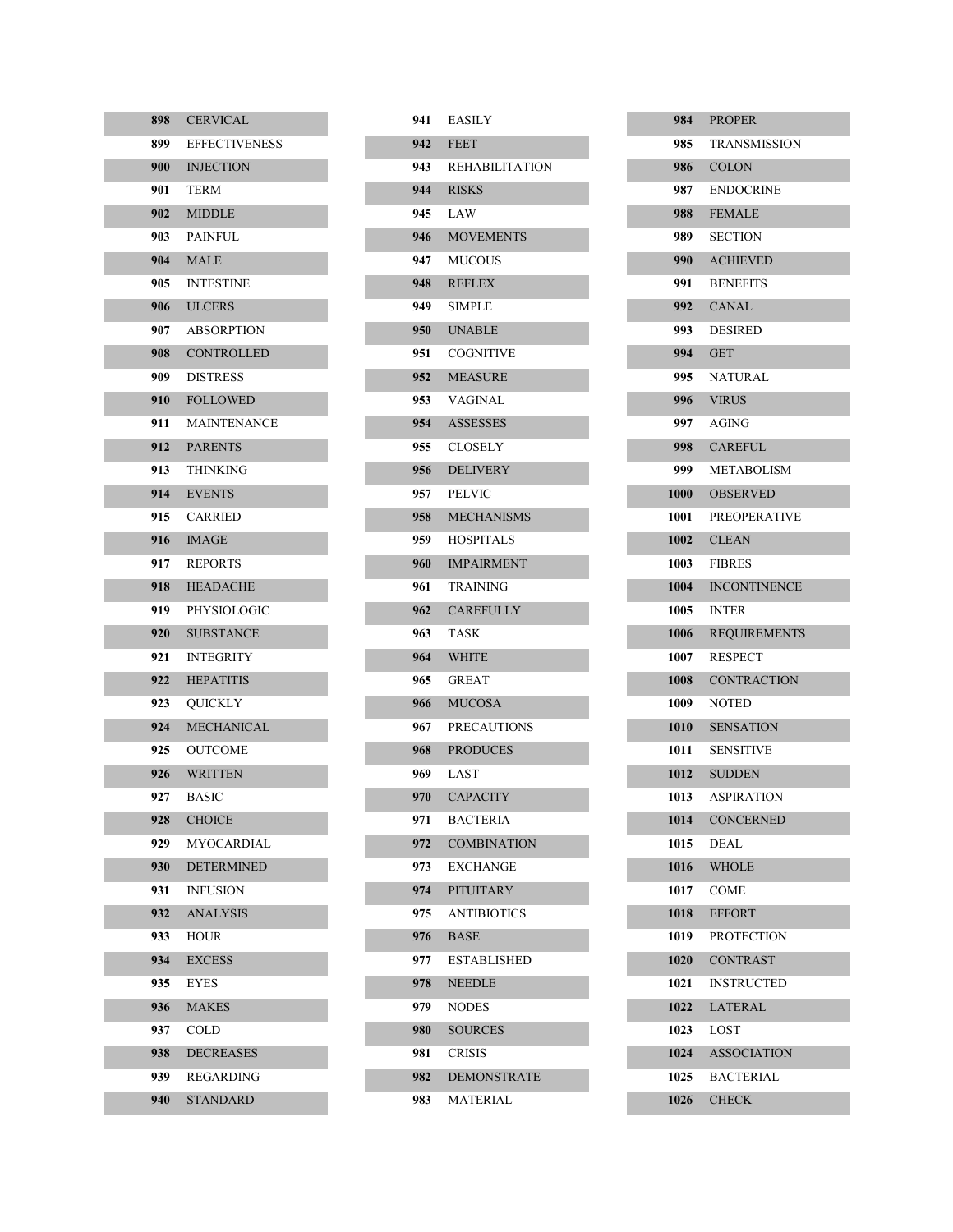| 1027 | LENGTH              |
|------|---------------------|
| 1028 | <b>PNEUMONIA</b>    |
| 1029 | <b>PREVIOUSLY</b>   |
| 1030 | <b>ROUTINE</b>      |
| 1031 | <b>ULCER</b>        |
| 1032 | <b>EATING</b>       |
| 1033 | <b>IRON</b>         |
| 1034 | <b>AFFECTS</b>      |
| 1035 | SHOW                |
| 1036 | <b>ANEMIA</b>       |
| 1037 | <b>TAUGHT</b>       |
| 1038 | <b>HIGHLY</b>       |
| 1039 | LEGAL               |
| 1040 | <b>MEMBER</b>       |
| 1041 | <b>NIGHT</b>        |
| 1042 | <b>APPEARS</b>      |
| 1043 | <b>DISABILITIES</b> |
| 1044 | <b>MINIMIZE</b>     |
| 1045 | <b>RULES</b>        |
| 1046 | <b>CYCLE</b>        |
| 1047 | <b>FEELING</b>      |
| 1048 | <b>ACCURATE</b>     |
| 1049 | <b>CONCEPTS</b>     |
| 1050 | <b>GIVING</b>       |
| 1051 | WELLBEING           |
| 1052 | <b>SEIZURES</b>     |
| 1053 | <b>SUCTION</b>      |
| 1054 | <b>THEORIES</b>     |
| 1055 | <b>PRIOR</b>        |
| 1056 | <b>CHANGING</b>     |
| 1057 | <b>ASKED</b>        |
| 1058 | <b>HEMORRHAGE</b>   |
| 1059 | MEANING             |
| 1060 | <b>CONTAIN</b>      |
| 1061 | <b>DEMANDS</b>      |
| 1062 | ONGOING             |
| 1063 | TURN                |
| 1064 | <b>SOON</b>         |
| 1065 | <b>REASONS</b>      |
| 1066 | <b>ANTIBODIES</b>   |
| 1067 | <b>INFECTED</b>     |
| 1068 | LIVE                |
| 1069 | SIGN                |

|      | 1070 SLOWLY         |
|------|---------------------|
|      | 1071 ANALGESIC      |
|      | 1072 CONTAINS       |
| 1073 | <b>PROGRESSIVE</b>  |
| 1074 | <b>CONTRIBUTE</b>   |
|      | 1075 LEADERSHIP     |
|      | 1076 ADRENAL        |
| 1077 | <b>ALONE</b>        |
| 1078 | <b>EMPLOYEE</b>     |
|      | 1079 INEFFECTIVE    |
| 1080 | <b>ELECTRICAL</b>   |
| 1081 | <b>ELIMINATION</b>  |
| 1082 | <b>SINGLE</b>       |
|      | 1083 SLOW           |
|      | 1084 PERFUSION      |
|      | 1085 CIRCUMSTANCES  |
|      | 1086 DUCT           |
| 1087 | <b>EFFECTIVELY</b>  |
|      | 1088 RAISED         |
|      | 1089 APPROACHES     |
| 1090 | <b>DEPENDENT</b>    |
| 1091 | <b>IMPROVED</b>     |
|      | <b>1092</b> LAYER   |
|      | 1093 PROSTATE       |
| 1094 | <b>NOSE</b>         |
|      | 1095 PERSONNEL      |
| 1096 | <b>BREAKDOWN</b>    |
| 1097 | <b>RELATIVELY</b>   |
| 1098 | <b>NAME</b>         |
| 1099 | PLANS               |
| 1100 | <b>ELDERS</b>       |
| 1101 | <b>FULLY</b>        |
| 1102 | <b>LIVES</b>        |
| 1103 | PLEURAL             |
| 1104 | <b>STUDENTS</b>     |
| 1105 | <b>VENTRICLE</b>    |
| 1106 | <b>AUTHORITY</b>    |
| 1107 | CLOSED              |
| 1108 | <b>CONSEQUENCES</b> |
| 1109 | <b>INDICATES</b>    |
| 1110 | <b>IRRITATION</b>   |
| 1111 | XRAY                |
| 1112 | <b>CONSTIPATION</b> |

| 1113 | <b>EXTREMITIES</b>      |
|------|-------------------------|
| 1114 | <b>MEASURED</b>         |
| 1115 | <b>REASON</b>           |
| 1116 | <b>RESPONSIBILITIES</b> |
| 1117 | SMOOTH                  |
| 1118 | <b>SPEECH</b>           |
| 1119 | <b>BENEFIT</b>          |
| 1120 | <b>CONSENT</b>          |
| 1121 | <b>DETECT</b>           |
| 1122 | <b>DISTAL</b>           |
| 1123 | GAIN                    |
| 1124 | <b>ORGANISMS</b>        |
| 1125 | <b>COMPRESSION</b>      |
| 1126 | <b>RELIGIOUS</b>        |
| 1127 | <b>SEEK</b>             |
| 1128 | VIRAL                   |
| 1129 | <b>ACCOUNT</b>          |
| 1130 | <b>DIALYSIS</b>         |
| 1131 | <b>INFECTIOUS</b>       |
| 1132 | <b>INSTRUCTIONS</b>     |
| 1133 | <b>REDUCES</b>          |
| 1134 | <b>SKILL</b>            |
| 1135 | <b>IMPROVEMENT</b>      |
| 1136 | <b>MEALS</b>            |
| 1137 | <b>TEETH</b>            |
| 1138 | <b>ENOUGH</b>           |
| 1139 | <b>LEGS</b>             |
| 1140 | <b>LESION</b>           |
| 1141 | PLAY                    |
| 1142 | <b>PROTEINS</b>         |
| 1143 | <b>TOLERANCE</b>        |
| 1144 | <b>CHARACTERIZED</b>    |
| 1145 | PUT                     |
| 1146 | <b>THERAPIES</b>        |
| 1147 | <b>ANESTHESIA</b>       |
| 1148 | <b>AWAY</b>             |
| 1149 | <b>CENTER</b>           |
| 1150 | <b>FACILITATE</b>       |
| 1151 | <b>TASKS</b>            |
| 1152 | <b>DIFFERENCES</b>      |
| 1153 | <b>PERCEPTION</b>       |
| 1154 | <b>RELEVANT</b>         |
| 1155 | TUBES                   |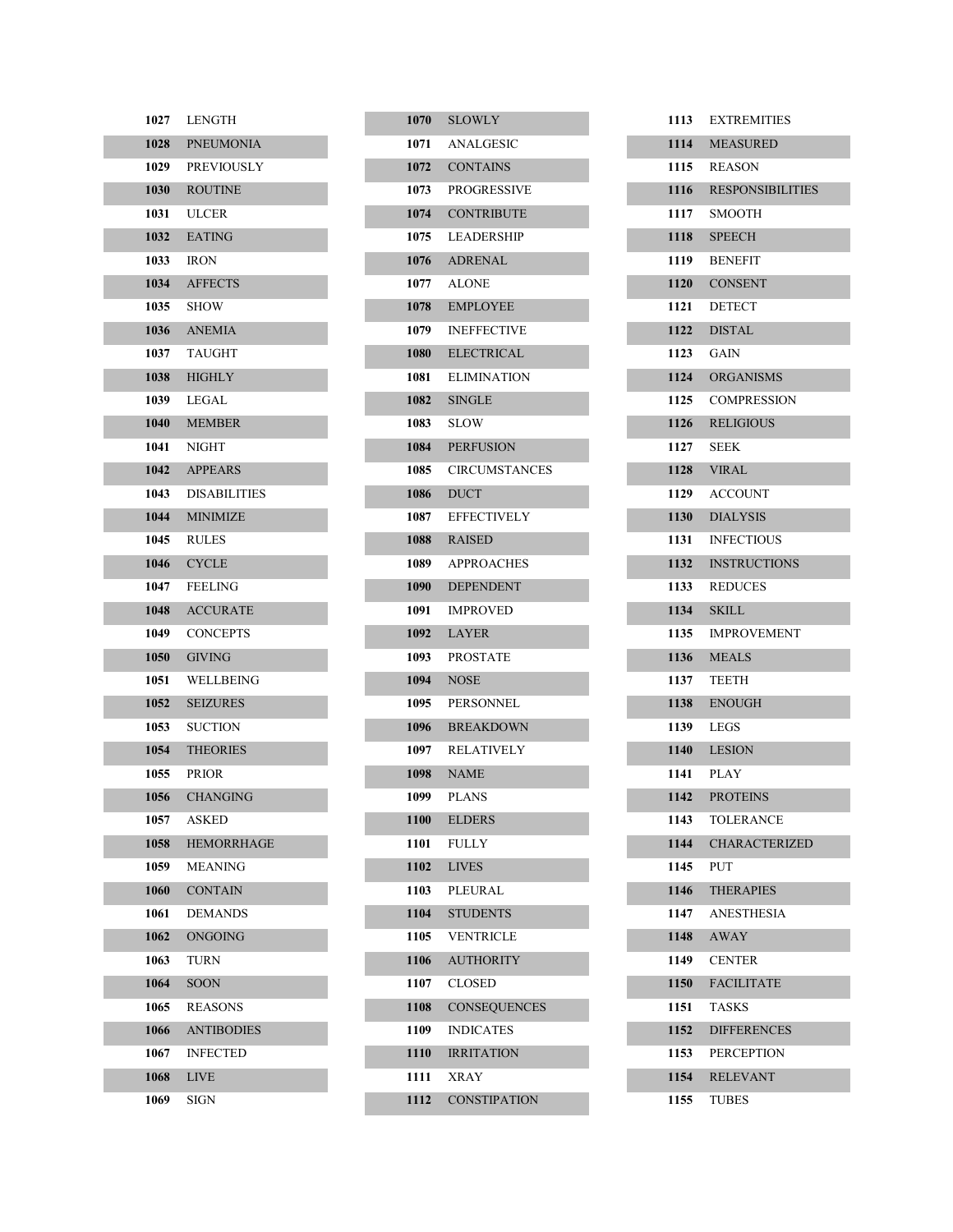| 1156 | <b>EXTREMITY</b>     |
|------|----------------------|
| 1157 | <b>FACT</b>          |
| 1158 | <b>HERE</b>          |
| 1159 | <b>ACTUAL</b>        |
| 1160 | <b>CONTINUES</b>     |
| 1161 | <b>FOREIGN</b>       |
| 1162 | <b>TOUCH</b>         |
| 1163 | <b>THORACIC</b>      |
| 1164 | <b>CARRY</b>         |
| 1165 | <b>WORDS</b>         |
| 1166 | <b>AGENCIES</b>      |
| 1167 | <b>ENVIRONMENTAL</b> |
| 1168 | <b>MAINTAINED</b>    |
| 1169 | <b>NEVER</b>         |
| 1170 | <b>PRACTICAL</b>     |
| 1171 | <b>RATES</b>         |
| 1172 | <b>COMPONENTS</b>    |
| 1173 | <b>COSTS</b>         |
| 1174 | <b>MEDICINE</b>      |
| 1175 | <b>PLATELET</b>      |
| 1176 | <b>RELATION</b>      |
| 1177 | <b>ANTIBIOTIC</b>    |
| 1178 | <b>BUM</b>           |
| 1179 | <b>DEFINED</b>       |
| 1180 | <b>REPEATED</b>      |
| 1181 | STOOL                |
| 1182 | <b>TENSION</b>       |
| 1183 | <b>TONGUE</b>        |
| 1184 | <b>ITSELF</b>        |
| 1185 | <b>TUMOUR</b>        |
| 1186 | <b>DIRECTED</b>      |
| 1187 | HIP                  |
| 1188 | LIMB                 |
| 1189 | <b>SINCE</b>         |
| 1190 | <b>STRONG</b>        |
| 1191 | ALLERGIC             |
| 1192 | <b>MOTION</b>        |
| 1193 | RECORDED             |
| 1194 | <b>ACROSS</b>        |
| 1195 | DEHYDRATION          |
| 1196 | <b>EXTENSIVE</b>     |
| 1197 | PSYCHOSOCIAL         |
| 1198 | <b>SUCCESSFUL</b>    |

| 1199 | <b>WARM</b>        |
|------|--------------------|
|      | 1200 AWARENESS     |
|      | 1201 CHANGED       |
| 1202 | <b>MATERIALS</b>   |
| 1203 | <b>MEMBRANES</b>   |
| 1204 | <b>PERMANENT</b>   |
|      | 1205 QUESTION      |
| 1206 | <b>FEEDING</b>     |
| 1207 | <b>JUSTICE</b>     |
|      | 1208 OEDEMA        |
|      | 1209 ESTABLISH     |
|      | 1210 RECOGNIZE     |
| 1211 | <b>WOUNDS</b>      |
| 1212 | <b>DUTY</b>        |
|      | <b>1213</b> EVENT  |
|      | 1214 MECHANISM     |
|      | 1215 RELAXATION    |
|      | 1216 SOLUTIONS     |
|      | 1217 APPLICATION   |
| 1218 | <b>CELLULAR</b>    |
|      | 1219 CONTINUING    |
| 1220 | <b>COPE</b>        |
| 1221 | <b>IDENTIFYING</b> |
| 1222 | <b>INSERTION</b>   |
| 1223 | <b>PARTIAL</b>     |
| 1224 | WALLS              |
|      | 1225 ATRIAL        |
| 1226 | <b>COUGHING</b>    |
|      | 1227 FORCE         |
| 1228 | <b>SURGEON</b>     |
| 1229 | VARIES             |
| 1230 | <b>CONTENT</b>     |
| 1231 | <b>OVERALL</b>     |
| 1232 | <b>PREVENTS</b>    |
| 1233 | <b>KEPT</b>        |
| 1234 | <b>RHYTHM</b>      |
| 1235 | <b>DETERMINING</b> |
| 1236 | <b>OUTSIDE</b>     |
| 1237 | <b>PORTION</b>     |
| 1238 | <b>SPECIMEN</b>    |
| 1239 | SURVIVAL           |
| 1240 | <b>ADVISED</b>     |
| 1241 | ARISE              |

|      | 1242 COST              |
|------|------------------------|
|      | 1243 INTERVIEW         |
|      | 1244 OPERATION         |
|      | 1245 NESS              |
|      | <b>1246</b> OFFER      |
|      | 1247 TUMOURS           |
|      | 1248 ADDRESS           |
|      | 1249 EVENTUALLY        |
|      | 1250 FACILITIES        |
|      | 1251 ATTEMPT           |
|      | 1252 DRESSINGS         |
|      | 1253 FIVE              |
|      | 1254 IMPLICATIONS      |
|      | 1255 LIST              |
|      | 1256 POLICIES          |
|      | 1257 COMPLETELY        |
|      | 1258 CONFUSION         |
|      | 1259 GLOVES            |
|      | 1260 LANGUAGE          |
|      | 1261 OPPORTUNITY       |
|      | 1262 RARELY            |
|      | 1263 WIDE              |
|      | 1264 DECISIONMAKING    |
|      | 1265 INITIALLY         |
|      | 1266 MOVING            |
|      | 1267 PARTICIPATE       |
|      | 1268 PREPARED          |
|      | 1269 RELEASED          |
|      | 1270 SENSITIVITY       |
|      | 1271 BIRTH             |
| 1272 | <b>STEPS</b>           |
| 1273 | CONSCIOUSNESS          |
| 1274 | <b>CORTICOSTEROIDS</b> |
| 1275 | <b>DOCTOR</b>          |
| 1276 | ENTER                  |
| 1277 | MEAN                   |
| 1278 | <b>DIARRHEA</b>        |
| 1279 | <b>PHYSICIANS</b>      |
| 1280 | <b>ROUTE</b>           |
| 1281 | <b>THINGS</b>          |
| 1282 | <b>DISTURBANCES</b>    |
| 1283 | <b>HEPATIC</b>         |
| 1284 | <b>INVOLVEMENT</b>     |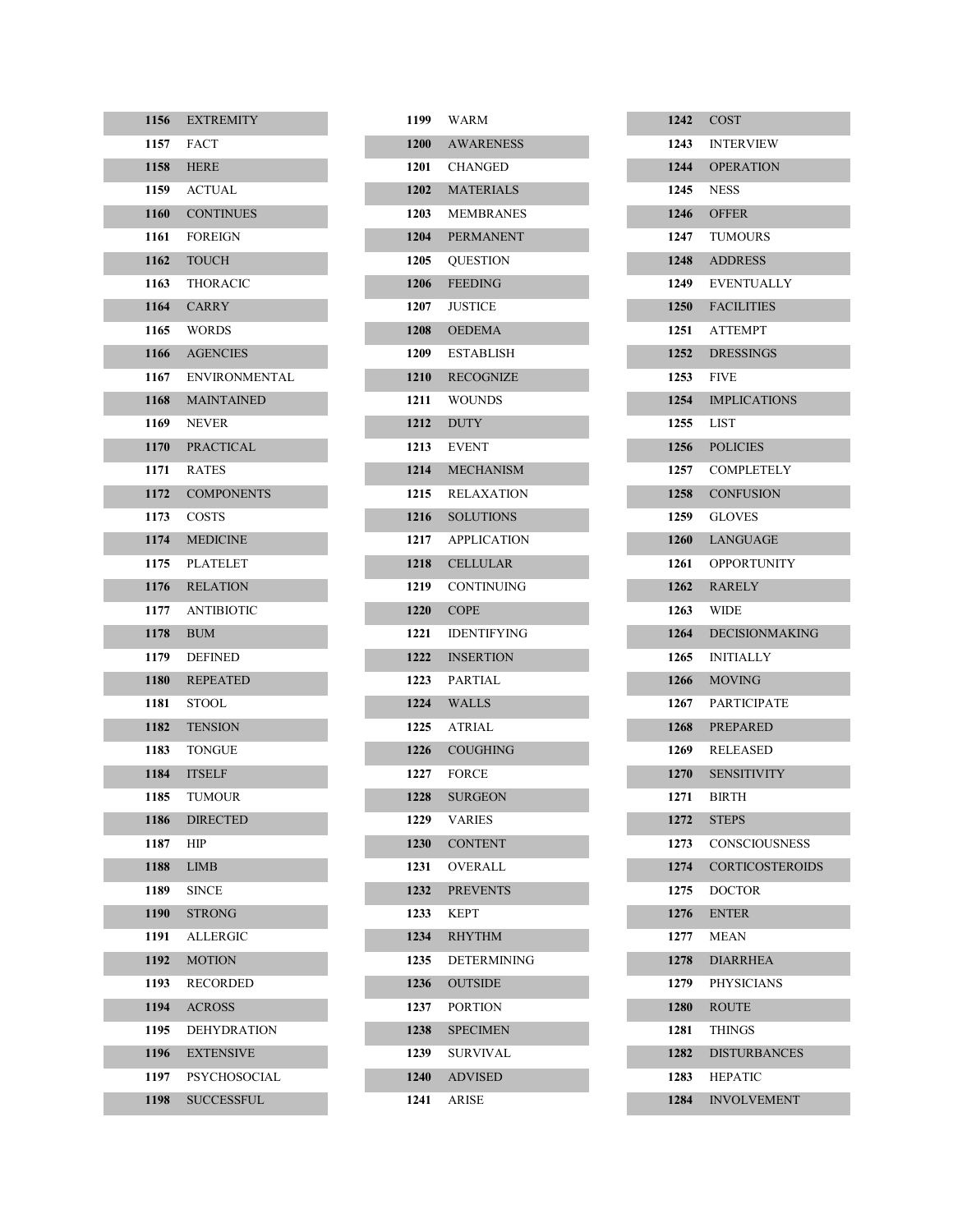| 1285     | MODERATE             |
|----------|----------------------|
| 1286     | <b>RECEPTORS</b>     |
| 1287     | <b>THROMBOSIS</b>    |
|          | 1288 CARBON          |
| 1289     | <b>INCLUDED</b>      |
| 1290     | LATE                 |
| 1291     | <b>PRACTITIONERS</b> |
| 1292     | <b>SUFFICIENT</b>    |
| 1293     | <b>UTERUS</b>        |
| 1294     | <b>PROTECTIVE</b>    |
| 1295     | <b>REFERS</b>        |
| 1296     | <b>ENHANCE</b>       |
| 1297     | <b>MATTER</b>        |
| 1298     | <b>STOMA</b>         |
| 1299     | <b>TEACH</b>         |
|          | <b>1300 THINK</b>    |
| 1301     | <b>TYPICALLY</b>     |
| 1302     | <b>ACIDS</b>         |
| 1303     | <b>PRIVACY</b>       |
| 1304     | <b>SHIFT</b>         |
| 1305     | <b>SUBSEQUENT</b>    |
| 1306     | <b>IMPROVING</b>     |
| 1307     | <b>BODIES</b>        |
| 1308     | <b>FIELD</b>         |
| 1309     | <b>OBESITY</b>       |
| 1310     | <b>SCHOOL</b>        |
| 1311     | <b>WEAR</b>          |
| 1312 AID |                      |
| 1313     | <b>ANALGESICS</b>    |
|          | <b>1314 RARE</b>     |
| 1315     | <b>REACH</b>         |
| 1316     | <b>TENDERNESS</b>    |
| 1317     | <b>INABILITY</b>     |
| 1318     | <b>OPENING</b>       |
| 1319     | AGAIN                |
| 1320     | <b>EFFORTS</b>       |
| 1321     | TRANSFER             |
| 1322     | <b>TRANSMITTED</b>   |
| 1323     | GUIDE                |
| 1324     | <b>REPRODUCTIVE</b>  |
| 1325     | STIMULATE            |
| 1326     | <b>ANAEMIA</b>       |
| 1327     | RISE                 |

|      | 1328 SHOULDER         |
|------|-----------------------|
|      | 1329 ACCOUNTABILITY   |
|      | 1330 CLEARLY          |
|      | 1331 COMPARED         |
| 1332 | <b>CULTURES</b>       |
|      | 1333 HYPOTENSION      |
|      | 1334 SYMPTOM          |
|      | 1335 CONSTANT         |
|      | 1336 CRANIAL          |
|      | 1337 ABILITIES        |
|      | 1338 ATTITUDES        |
|      | 1339 DIAPHRAGM        |
|      | 1340 FEEDBACK         |
|      | 1341 HOLD             |
|      | 1342 OBJECTIVES       |
|      | 1343 SUGGEST          |
|      | 1344 CAPILLARY        |
|      | 1345 INFANTS          |
|      | 1346 SCHEDULE         |
| 1347 | WALKING               |
|      | 1348 ALMOST           |
|      | 1349 ASTHMA           |
|      | 1350 FACIAL           |
|      | 1351 LARGER           |
|      | 1352 SHAPE            |
| 1353 | SKELETAL              |
|      | 1354 STIMULI          |
| 1355 | <b>SYMPATHETIC</b>    |
|      | 1356 VESSEL           |
|      | 1357 FALLS            |
| 1358 | <b>OBSERVE</b>        |
| 1359 | <b>CONSIDERATIONS</b> |
| 1360 | <b>CONTEXT</b>        |
| 1361 | <b>DESPITE</b>        |
| 1362 | <b>DOSAGE</b>         |
| 1363 | <b>OBJECTS</b>        |
| 1364 | <b>TENDS</b>          |
| 1365 | <b>TRADITIONAL</b>    |
| 1366 | <b>CRITERIA</b>       |
| 1367 | <b>DYING</b>          |
| 1368 | <b>DYSPNEA</b>        |
| 1369 | <b>FINGERS</b>        |
| 1370 | <b>POLITICAL</b>      |

| 1371 | <b>SELECTED</b>     |
|------|---------------------|
| 1372 | <b>ACTS</b>         |
| 1373 | <b>BLOCK</b>        |
| 1374 | <b>EPISODES</b>     |
| 1375 | <b>INNER</b>        |
| 1376 | <b>SAMPLE</b>       |
| 1377 | <b>TOXIC</b>        |
| 1378 | <b>TRANSFUSION</b>  |
| 1379 | <b>ABSORBED</b>     |
| 1380 | <b>DEPEND</b>       |
| 1381 | <b>INVASIVE</b>     |
| 1382 | <b>OLD</b>          |
| 1383 | <b>CORTEX</b>       |
| 1384 | <b>MORPHINE</b>     |
| 1385 | <b>SUSPECTED</b>    |
| 1386 | <b>TONE</b>         |
| 1387 | <b>ADVICE</b>       |
| 1388 | <b>ATTACHED</b>     |
| 1389 | <b>CENTERS</b>      |
| 1390 | <b>COMBINED</b>     |
| 1391 | <b>INDEPENDENT</b>  |
| 1392 | <b>INTERVALS</b>    |
| 1393 | <b>INVOLVING</b>    |
| 1394 | <b>OCCASIONALLY</b> |
| 1395 | <b>POSSIBLY</b>     |
| 1396 | <b>DELAYED</b>      |
| 1397 | <b>INITIATED</b>    |
| 1398 | <b>KNEE</b>         |
| 1399 | YOUNGER             |
| 1400 | <b>SITTING</b>      |
| 1401 | <b>CANCERS</b>      |
| 1402 | <b>MINUTE</b>       |
| 1403 | SURROUNDING         |
| 1404 | <b>WANT</b>         |
| 1405 | <b>CIRCULATORY</b>  |
| 1406 | <b>DESTRUCTION</b>  |
| 1407 | <b>EVALUATED</b>    |
| 1408 | <b>INTERFERE</b>    |
| 1409 | <b>OPTIONS</b>      |
| 1410 | <b>SUGGESTS</b>     |
| 1411 | COUNSELING          |
| 1412 | <b>NUTRIENTS</b>    |
| 1413 | PANCREAS            |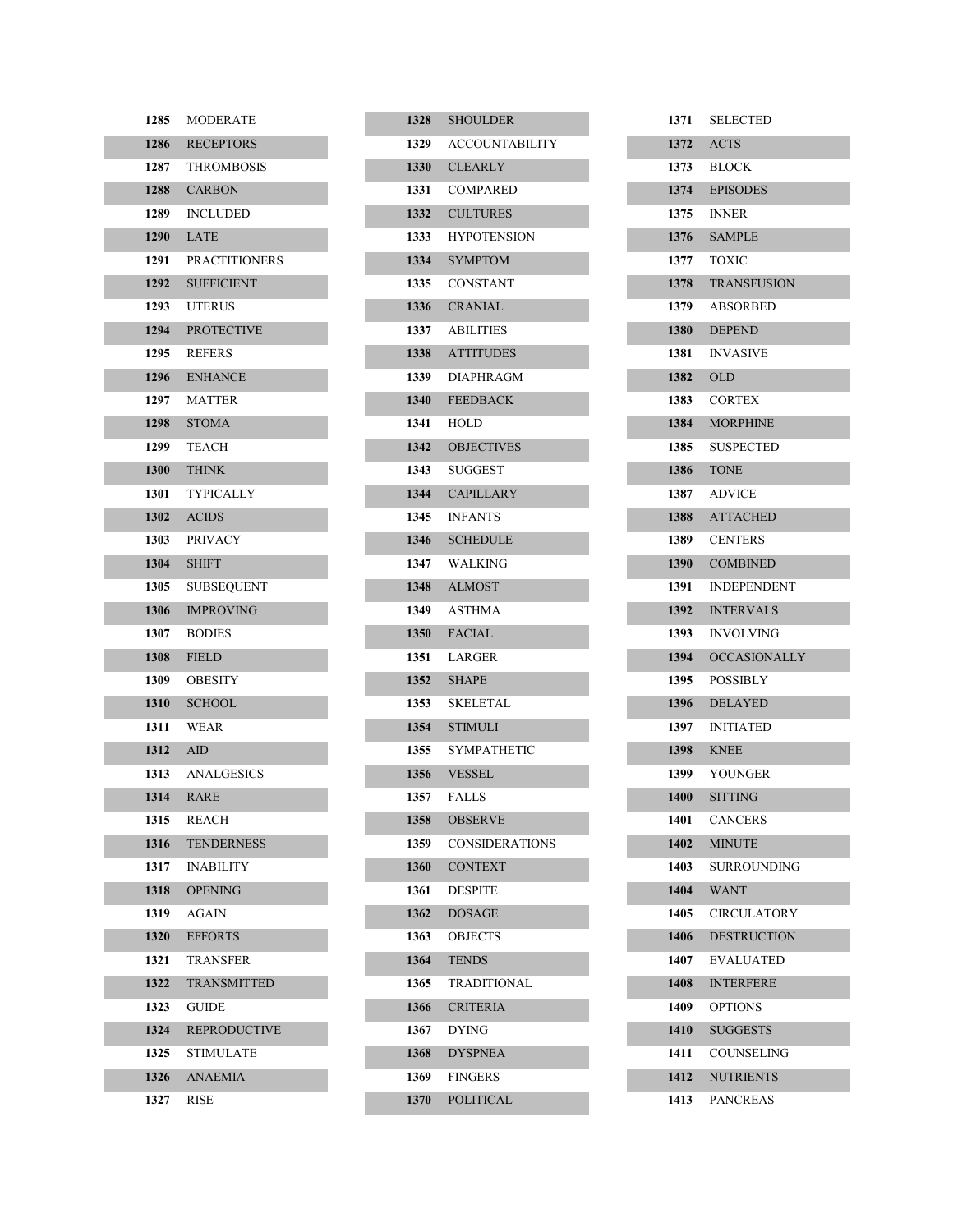| 1414 | <b>SELFESTEEM</b>    |
|------|----------------------|
| 1415 | UNDERGOING           |
| 1416 | <b>ARTHRITIS</b>     |
| 1417 | <b>BEHAVIOUR</b>     |
| 1418 | <b>CONTRACT</b>      |
| 1419 | <b>BENIGN</b>        |
| 1420 | <b>INTENSITY</b>     |
| 1421 | <b>LOCATED</b>       |
| 1422 | <b>MINIMAL</b>       |
| 1423 | <b>NEAR</b>          |
| 1424 | <b>PASS</b>          |
| 1425 | SLIGHTLY             |
| 1426 | <b>ABNORMALITIES</b> |
| 1427 | <b>ASPECT</b>        |
| 1428 | <b>CONTAINING</b>    |
| 1429 | FALL                 |
| 1430 | <b>INTEREST</b>      |
| 1431 | <b>SCALE</b>         |
| 1432 | <b>ADMINISTER</b>    |
| 1433 | <b>FOCUSES</b>       |
| 1434 | <b>INFARCTION</b>    |
| 1435 | LOBE                 |
| 1436 | ANALGESIA            |
| 1437 | <b>DEFICITS</b>      |
| 1438 | <b>DIMINISHED</b>    |
| 1439 | HELPING              |
| 1440 | <b>COMFORTABLE</b>   |
| 1441 | <b>FOLLOWS</b>       |
| 1442 | <b>HOT</b>           |
| 1443 | SOMEONE              |
| 1444 | TRY                  |
| 1445 | <b>CREATE</b>        |
| 1446 | <b>DEFICIT</b>       |
| 1447 | <b>ENTIRE</b>        |
| 1448 | MEAL                 |
| 1449 | <b>PERCEIVED</b>     |
| 1450 | <b>TRACTION</b>      |
| 1451 | CAST                 |
| 1452 | <b>EXPOSED</b>       |
| 1453 | HELD                 |
| 1454 | <b>PREVENTIVE</b>    |
| 1455 | VAGINA               |
| 1456 | <b>BEHIND</b>        |

|      | 1457 MORTALITY      |
|------|---------------------|
|      | 1458 PROMPTLY       |
| 1459 | <b>SERVE</b>        |
|      | 1460 SHOWS          |
| 1461 | SWALLOWING          |
|      | 1462 TODAY          |
| 1463 | <b>WORKERS</b>      |
|      | 1464 ANTIGEN        |
|      | 1465 DESIGNED       |
|      | 1466 DIAGNOSED      |
|      | 1467 EASE           |
|      | 1468 INDEPENDENCE   |
|      | 1469 PLACEMENT      |
|      | 1470 CONTENTS       |
| 1471 | <b>NODE</b>         |
|      | 1472 OPIOID         |
|      | 1473 PRINCIPLE      |
|      | 1474 SALINE         |
| 1475 | <b>TOWARDS</b>      |
|      | 1476 EARLIER        |
|      | 1477 FEARS          |
|      | 1478 LIMITS         |
| 1479 | <b>MAINTAINS</b>    |
|      | 1480 PERMISSION     |
| 1481 | REGULARLY           |
|      | 1482 EMPHASIS       |
| 1483 | <b>EXPECTATIONS</b> |
| 1484 | <b>FRIENDS</b>      |
| 1485 | LOOK                |
| 1486 | <b>MANNER</b>       |
| 1487 | <b>MUCUS</b>        |
| 1488 | PARENTERAL          |
| 1489 | <b>STEM</b>         |
| 1490 | <b>ANOREXIA</b>     |
| 1491 | ASPIRIN             |
| 1492 | COLLECTION          |
| 1493 | EVALUATING          |
| 1494 | <b>OSTEOPOROSIS</b> |
| 1495 | <b>SPHINCTER</b>    |
| 1496 | <b>VERBAL</b>       |
| 1497 | WEAK                |
| 1498 | EAT                 |
| 1499 | HALF                |

|              | 1500 LIFETHREATENING          |
|--------------|-------------------------------|
|              | 1501 MAINLY                   |
|              | 1502 PERSISTENT               |
|              | 1503 TEMPORARY                |
|              | 1504 ALTER                    |
|              | 1505 AORTA                    |
|              | 1506 COMPONENT                |
|              | 1507 DESCRIBES                |
|              | 1508 EVER                     |
|              | 1509 BEYOND                   |
|              | 1510 CONDUCT                  |
|              | 1511 GRIEF                    |
|              | 1512 POINTS                   |
|              | 1513 TRANSPLANTATION          |
|              | 1514 URETHRA                  |
| 1515         | VISITS                        |
|              | 1516 ANTI                     |
|              | 1517 CONCEPT                  |
|              | 1518 OUTPATIENT               |
|              | 1519 STANDING                 |
|              | 1520 SUPPORTIVE               |
| 1521         | TOPICAL                       |
|              | 1522 CONSIDERABLE             |
| 1523         | FAR                           |
|              | 1524 CATHETERS                |
|              |                               |
|              | 1525 DECREASING               |
|              | 1526 DEMONSTRATES             |
| 1527         | <b>EXAMINED</b>               |
|              | 1528 FIBROUS                  |
|              | 1529 FINANCIAL                |
| 1530         | <b>GOVERNMENT</b>             |
| 1531         | <b>POTENTIALLY</b>            |
| 1532         | <b>SUICIDE</b>                |
| 1533         | <b>BECOMING</b>               |
| 1534         | <b>DIURETICS</b>              |
| 1535         | <b>MICROORGANISMS</b>         |
| 1536         | <b>PERITONEAL</b>             |
| 1537         | <b>PLATELETS</b>              |
| 1538         | <b>RESIDUAL</b>               |
| 1539         | <b>RESPIRATIONS</b>           |
| 1540         | <b>STOP</b>                   |
| 1541<br>1542 | <b>ACCEPT</b><br><b>DONOR</b> |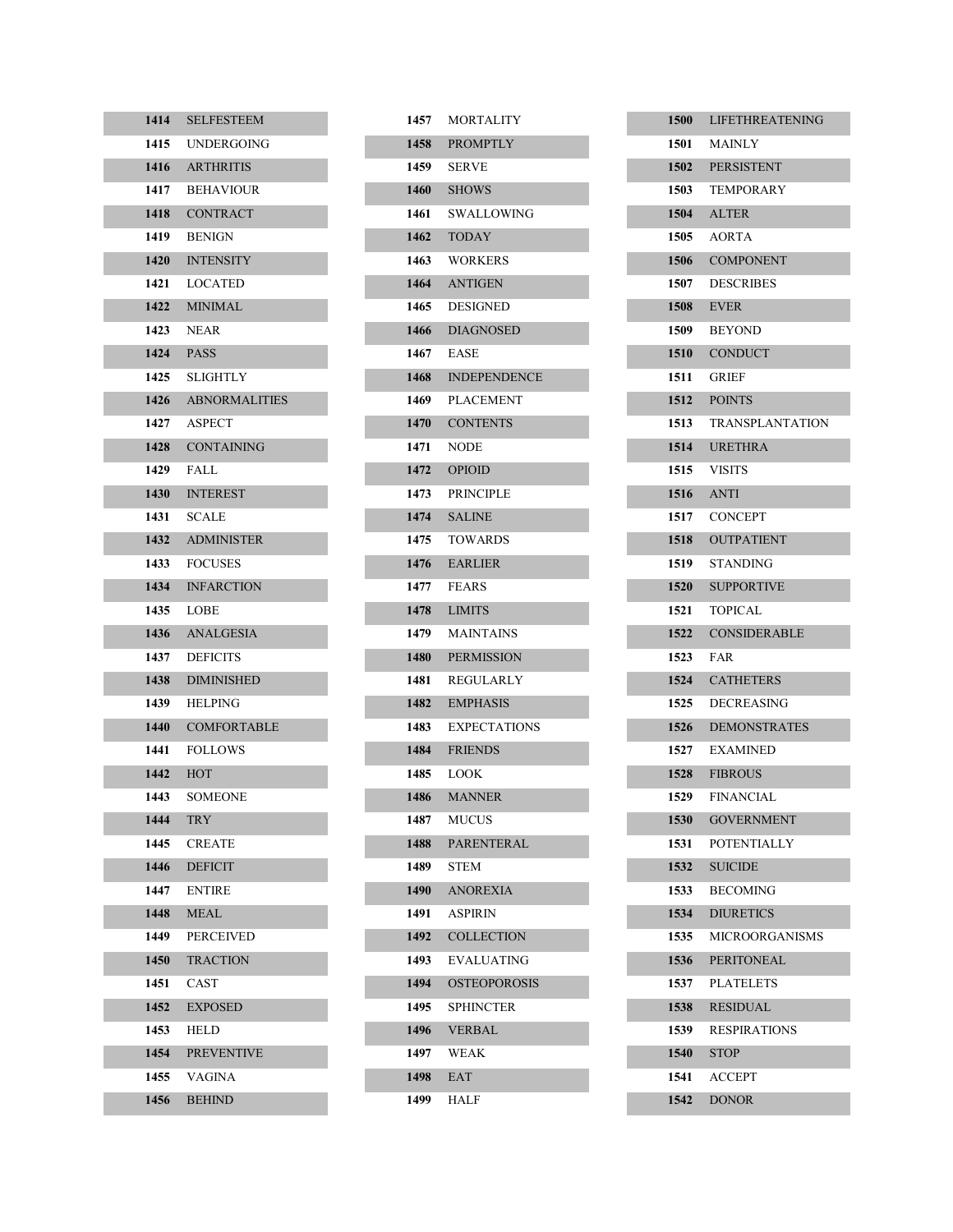| 1543 | <b>INTERACTIONS</b>   |
|------|-----------------------|
|      | <b>1544</b> LEAVE     |
|      | 1545 MARKED           |
|      | 1546 PRIMARILY        |
|      | 1547 READILY          |
|      | 1548 ABSCESS          |
|      | 1549 AUTONOMY         |
|      | 1550 EXPRESS          |
| 1551 | <b>GENE</b>           |
|      | 1552 LINES            |
|      | 1553 PERFORMING       |
|      | 1554 PUMP             |
| 1555 | <b>SUBCUTANEOUS</b>   |
|      | 1556 VOLUNTARY        |
|      | 1557 WASTE            |
|      | 1558 AVERAGE          |
|      | 1559 CAREGIVER        |
| 1560 | <b>EDUCATIONAL</b>    |
| 1561 | <b>EXCRETION</b>      |
|      | 1562 FLEXION          |
| 1563 | <b>INCREASINGLY</b>   |
|      | 1564 MEDIA            |
|      | 1565 PASSES           |
|      | 1566 RELATE           |
| 1567 | THIN                  |
|      | 1568 TREATING         |
|      | 1569 ACCOMPANIED      |
|      | 1570 ALREADY          |
| 1571 | <b>BODYS</b>          |
| 1572 | <b>IDENTIFICATION</b> |
| 1573 | OCCUPATIONAL          |
| 1574 | <b>OPIOIDS</b>        |
| 1575 | CLOTHING              |
| 1576 | <b>POSITIONS</b>      |
| 1577 | SOMETHING             |
| 1578 | <b>SPUTUM</b>         |
| 1579 | <b>SUPPLIES</b>       |
| 1580 | <b>TALK</b>           |
| 1581 | ANAL                  |
| 1582 | <b>AVOIDING</b>       |
| 1583 | <b>COUNTRIES</b>      |
| 1584 | <b>MEMORY</b>         |
| 1585 | NECROSIS              |

|      | 1586 OPTIMAL       |
|------|--------------------|
|      | 1587 REFLEXES      |
|      | <b>1588</b> ARMS   |
|      | 1589 CLASSIFIED    |
|      | 1590 RECORDS       |
|      | 1591 STAY          |
|      | 1592 SUPERFICIAL   |
|      | 1593 ACQUIRED      |
| 1594 | <b>COMMUNICATE</b> |
|      | 1595 GIVES         |
|      | 1596 LEADER        |
|      | 1597 WIDELY        |
|      | 1598 DIGESTIVE     |
|      | 1599 HOSPICE       |
|      | 1600 ANGER         |
|      | 1601 ASSUME        |
|      | 1602 CHOICES       |
|      | 1603 KIND          |
|      | 1604 PROMOTES      |
|      | 1605 TACHYCARDIA   |
|      | 1606 AFFECTING     |
|      | 1607 FINGER        |
|      | 1608 GRAVITY       |
|      | 1609 PROGNOSIS     |
|      | 1610 RECTAL        |
|      | 1611 UNKNOWN       |
|      | 1612 CARCINOMA     |
|      | 1613 CAREGIVERS    |
|      | 1614 INSTEAD       |
|      | 1615 VISIT         |
| 1616 | <b>ALTERATIONS</b> |
| 1617 | DEVELOPMENTAL      |
| 1618 | <b>ENZYME</b>      |
| 1619 | <b>HYPOXIA</b>     |
| 1620 | <b>LENS</b>        |
| 1621 | <b>MORNING</b>     |
| 1622 | <b>PARTNER</b>     |
| 1623 | <b>SUCCESS</b>     |
| 1624 | <b>COVERED</b>     |
| 1625 | <b>INTRODUCED</b>  |
| 1626 | <b>RECEIVED</b>    |
| 1627 | <b>UNIQUE</b>      |
| 1628 | <b>BELIEVE</b>     |

| 1629      | <b>DIOXIDE</b>       |
|-----------|----------------------|
|           | <b>1630 FRONT</b>    |
|           | <b>1631 MINOR</b>    |
|           | 1632 MUSCULAR        |
|           | 1633 PROVISION       |
|           | 1634 ORIGIN          |
|           | 1635 PRIVATE         |
|           | 1636 STIMULATES      |
|           | 1637 COMPLICATION    |
|           | 1638 DAMAGED         |
|           | 1639 ENZYMES         |
|           | 1640 PANCREATIC      |
| 1641      | <b>READING</b>       |
|           | 1642 CHAIR           |
|           | 1643 EXTENDED        |
|           | 1644 GENDER          |
|           | 1645 LAYERS          |
| 1646 LIES |                      |
| 1647      | REFERRAL             |
|           | 1648 SIMPLY          |
|           | 1649 VOICE           |
|           | 1650 ASSESSMENTS     |
| 1651      | BATH                 |
|           | 1652 GENETICS        |
|           | 1653 SINUS           |
|           | 1654 STABLE          |
|           | 1655 SKULL           |
|           | 1656 SUBJECT         |
|           | 1657 VIEWED          |
| 1658      | <b>WITHDRAWAL</b>    |
| 1659      | COMES                |
| 1660      | <b>DIFFER</b>        |
| 1661      | GRAFT                |
| 1662      | <b>INSUFFICIENCY</b> |
| 1663      | ORGANIZATIONAL       |
| 1664      | <b>PROFESSION</b>    |
| 1665      | <b>ANESTHETIC</b>    |
| 1666      | <b>ATTACK</b>        |
| 1667      | <b>CAPILLARIES</b>   |
| 1668      | <b>INSTRUCTION</b>   |
| 1669      | MODELS               |
| 1670      | <b>PROGRESSION</b>   |
| 1671      | REGION               |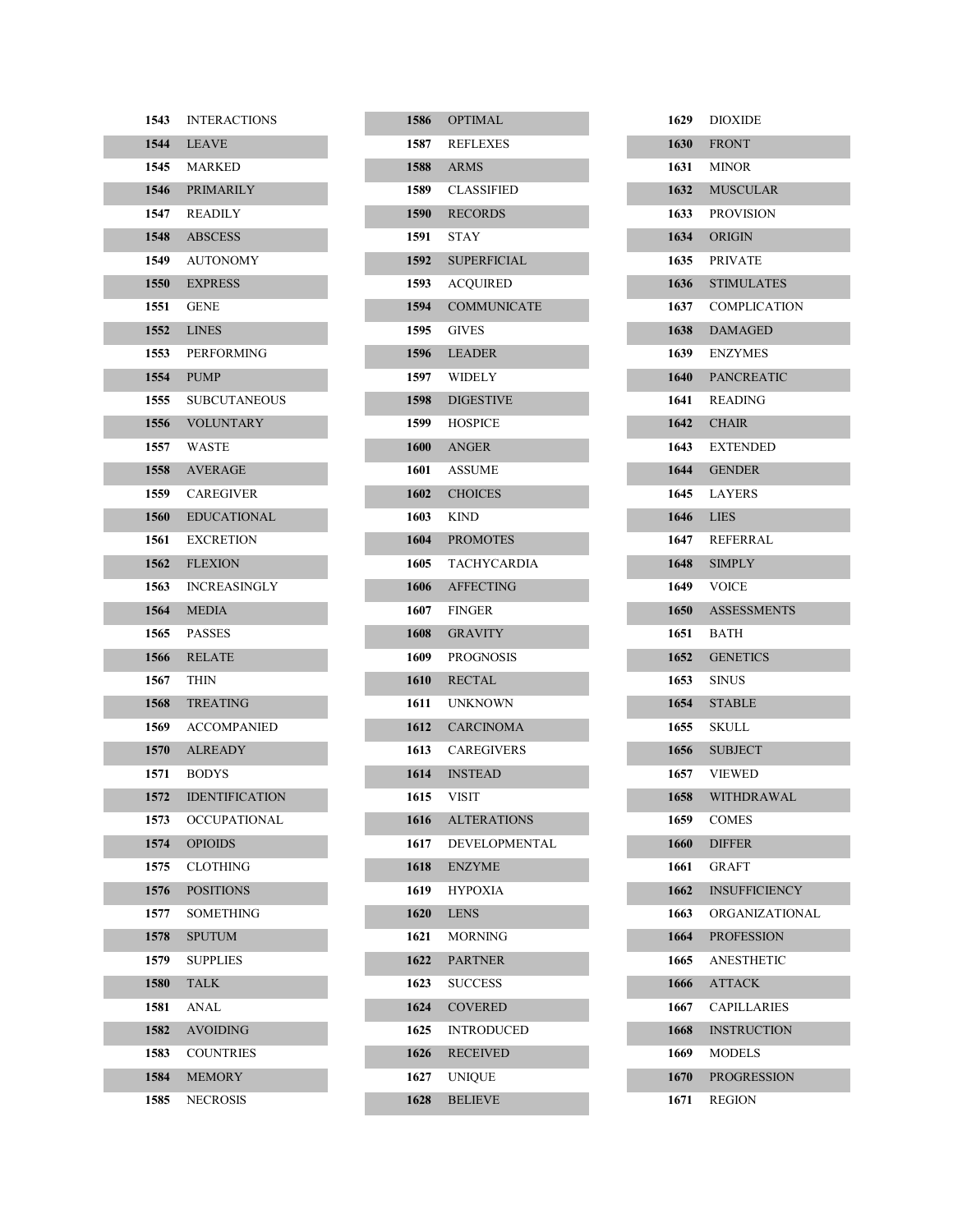| 1672   | <b>ADMINISTERING</b>   |
|--------|------------------------|
| 1673   | <b>COMPHCATIONS</b>    |
| 1674   | <b>DEFINITION</b>      |
| 1675   | <b>DEMAND</b>          |
| 1676   | <b>DIRECTION</b>       |
| 1677   | MAXIMUM                |
| 1678   | <b>NOTES</b>           |
| 1679   | <b>PATHOPHYSIOLOGY</b> |
| 1680   | <b>PLANNED</b>         |
| 1681   | <b>REDNESS</b>         |
| 1682   | <b>VOIDING</b>         |
| 1683   | ACCEPTABLE             |
| 1684   | <b>AORTIC</b>          |
| 1685   | <b>FORWARD</b>         |
| 1686   | <b>HEPARIN</b>         |
| 1687   | <b>PREPARE</b>         |
| 1688   | <b>SEDATION</b>        |
| 1689 — | <b>SEPSIS</b>          |
|        | 1690 CLINIC            |
| 1691   | <b>DIABETIC</b>        |
| 1692   | <b>HEARD</b>           |
| 1693   | <b>KEEPING</b>         |
| 1694   | <b>MANAGED</b>         |
| 1695   | OCCURRED               |
| 1696   | <b>REPAIR</b>          |
| 1697   | <b>ACIDOSIS</b>        |
| 1698   | <b>ALLOWING</b>        |
| 1699   | COMMUNITYBASED         |
| 1700   | <b>EXTREMELY</b>       |
| 1701   | <b>START</b>           |
| 1702   | <b>STEP</b>            |
| 1703   | <b>COMPUTER</b>        |
| 1704   | <b>INTRACRANIAL</b>    |
| 1705   | READ                   |
| 1706   | <b>SUPERIOR</b>        |
| 1707   | DRAIN                  |
| 1708   | <b>HABITS</b>          |
| 1709   | <b>RECTUM</b>          |
| 1710   | <b>RECURRENT</b>       |
| 1711   | REGISTERED             |
| 1712   | <b>THOUGH</b>          |
| 1713   | CHLORIDE               |
| 1714   | <b>ECONOMIC</b>        |

| 1715 | <b>EXCRETED</b>      |
|------|----------------------|
|      | 1716 INSTANCES       |
| 1717 | LUMBAR               |
|      | 1718 MONITORS        |
|      | 1719 PARTICIPATION   |
| 1720 | <b>VALVES</b>        |
| 1721 | <b>APPLYING</b>      |
| 1722 | <b>DOCUMENT</b>      |
| 1723 | <b>EXPECT</b>        |
|      | 1724 FORCES          |
| 1725 | <b>IMMUNITY</b>      |
|      | 1726 LYING           |
| 1727 | <b>PERHAPS</b>       |
| 1728 | <b>EXIST</b>         |
|      | 1729 EXPLORE         |
| 1730 | <b>HEMOGLOBIN</b>    |
| 1731 | <b>INHIBITORS</b>    |
|      | 1732 SMALLER         |
| 1733 | <b>SUGGESTED</b>     |
|      | 1734 ANTIBODY        |
| 1735 | DENTAL               |
|      | 1736 EXCEPT          |
| 1737 | <b>INTACT</b>        |
| 1738 | <b>INTENSIVE</b>     |
| 1739 | <b>POSSIBILITY</b>   |
| 1740 | <b>PRODUCING</b>     |
| 1741 | <b>BEGINNING</b>     |
| 1742 | <b>HARD</b>          |
| 1743 | <b>MOLECULES</b>     |
| 1744 | <b>OPPORTUNITIES</b> |
| 1745 | <b>PARALYSIS</b>     |
| 1746 | <b>REQUIRING</b>     |
| 1747 | SHARE                |
| 1748 | <b>APPETITE</b>      |
| 1749 | <b>ATROPHY</b>       |
| 1750 | <b>CARTILAGE</b>     |
| 1751 | <b>COMPETENT</b>     |
| 1752 | <b>FIBERS</b>        |
| 1753 | HAEMORRHAGE          |
| 1754 | <b>MOIST</b>         |
| 1755 | PHARMACOLOGIC        |
| 1756 | <b>REFLECT</b>       |
| 1757 | SPLEEN               |

|      | 1758 TRACHEA        |
|------|---------------------|
| 1759 | AGES                |
|      | 1760 CLOTTING       |
|      | 1761 CURRENTLY      |
|      | 1762 EXPERIENCING   |
|      | 1763 FEATURES       |
|      | 1764 IMMOBILITY     |
|      | 1765 IMPLEMENTATION |
|      | <b>1766</b> ISSUE   |
|      | 1767 MILK           |
|      | 1768 OBJECTIVE      |
| 1769 | TUBING              |
|      | 1770 BASELINE       |
|      | 1771 CHOOSE         |
|      | 1772 DIFFICULTIES   |
| 1773 | <b>INTERMITTENT</b> |
|      | 1774 OBJECT         |
|      | 1775 OUTER          |
|      | 1776 SURFACES       |
|      | 1777 CODE           |
|      | 1778 CONDUCTED      |
| 1779 | MELLITUS            |
|      | 1780 MET            |
| 1781 | <b>TOP</b>          |
|      | 1782 CLASSIFICATION |
| 1783 | <b>DETECTED</b>     |
|      | 1784 DOCTORS        |
| 1785 | <b>MILLION</b>      |
|      | 1786 POSITIONING    |
| 1787 | <b>PROBABLY</b>     |
| 1788 | <b>RECEPTOR</b>     |
| 1789 | TARGET              |
|      | 1790 WARD           |
| 1791 | <b>ATTEMPTS</b>     |
| 1792 | <b>COMPOSED</b>     |
| 1793 | <b>COVER</b>        |
| 1794 | SAY                 |
| 1795 | <b>UTERINE</b>      |
| 1796 | <b>ABSENT</b>       |
| 1797 | <b>BUDGET</b>       |
| 1798 | <b>CALL</b>         |
| 1799 | <b>ENDS</b>         |
| 1800 | <b>ILLNESSES</b>    |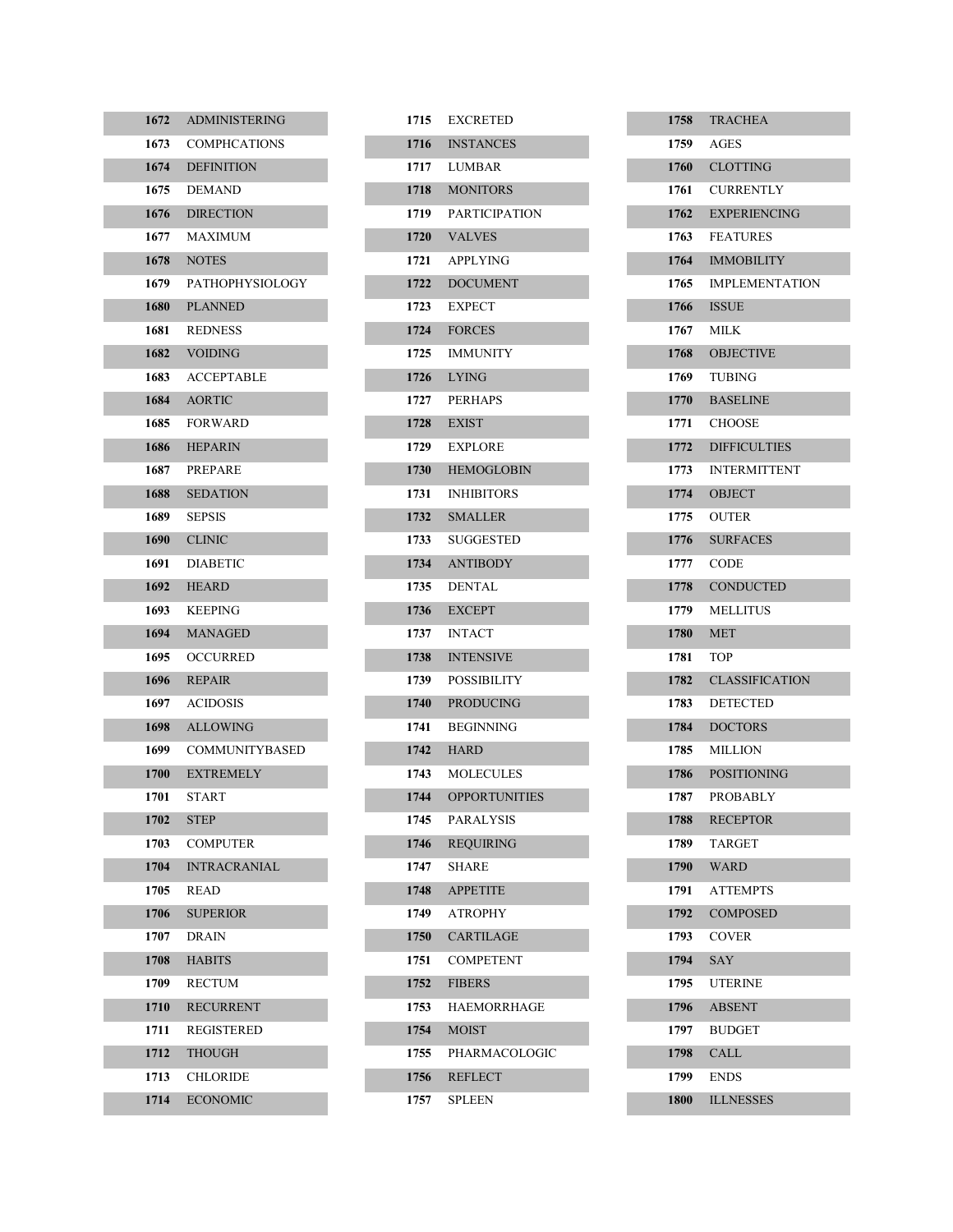| 1801   | LARGELY             |
|--------|---------------------|
| 1802   | <b>NUMBERS</b>      |
| 1803   | PROMPT              |
|        | 1804 TERMINAL       |
| 1805 — | <b>UNIVERSAL</b>    |
|        | 1806 ADMITTED       |
| 1807   | <b>DEFICIENT</b>    |
| 1808 - | <b>EXTREME</b>      |
| 1809 — | <b>INJURED</b>      |
|        | 1810 PORTAL         |
| 1811   | <b>ADMISSION</b>    |
|        | 1812 BARRIER        |
| 1813   | <b>CONTAINER</b>    |
| 1814   | <b>REAL</b>         |
| 1815   | <b>RECOGNITION</b>  |
|        | 1816 THROAT         |
| 1817   | <b>DESIRE</b>       |
| 1818   | <b>PELVIS</b>       |
| 1819   | <b>PHASES</b>       |
|        | 1820 RELATIVE       |
| 1821   | <b>CHOLESTEROL</b>  |
| 1822   | <b>CIRCULATING</b>  |
| 1823   | <b>DELEGATION</b>   |
| 1824   | <b>ENCOURAGES</b>   |
| 1825   | <b>IDENTITY</b>     |
| 1826   | <b>TECHNOLOGY</b>   |
| 1827   | <b>ADHERENCE</b>    |
| 1828   | <b>BUMS</b>         |
| 1829   | <b>ELASTIC</b>      |
| 1830   | <b>INTRODUCTION</b> |
| 1831   | MEASUREMENT         |
| 1832   | <b>PRIORITIES</b>   |
| 1833   | <b>ALLOWED</b>      |
| 1834   | <b>ANGINA</b>       |
| 1835   | ANTIGENS            |
| 1836   | <b>IDENTIFIES</b>   |
| 1837   | <b>IRREGULAR</b>    |
| 1838   | <b>OFFERED</b>      |
| 1839   | <b>ORDERS</b>       |
| 1840   | <b>RUPTURE</b>      |
| 1841   | ADDED               |
| 1842   | <b>BAG</b>          |
| 1843   | <b>BREAK</b>        |

|      | 1844 CHALLENGE        |
|------|-----------------------|
|      | 1845 CHARGE           |
|      | 1846 DUCTS            |
|      | 1847 FRAMEWORK        |
| 1848 | <b>OPERATIVE</b>      |
|      | 1849 PRESSURES        |
|      | $1850$ SAID           |
|      | 1851 SPECIALIST       |
| 1852 | <b>ACTUALLY</b>       |
|      | 1853 ALLY             |
|      | 1854 COMA             |
|      | 1855 CONSIST          |
| 1856 | <b>TASTE</b>          |
|      | 1857 TRUST            |
|      | 1858 AUDITORY         |
|      | 1859 FAIL             |
|      | 1860 LIMIT            |
|      | 1861 MIND             |
|      | 1862 PARTNERS         |
|      | 1863 REGARDLESS       |
| 1864 | <b>SIGNIFICANTLY</b>  |
| 1865 | STUDENT               |
| 1866 | <b>COLLABORATIVE</b>  |
| 1867 | <b>DYSRHYTHMIAS</b>   |
| 1868 | <b>KINDS</b>          |
|      | 1869 MENSTRUAL        |
| 1870 | <b>SECONDS</b>        |
| 1871 | <b>STONES</b>         |
| 1872 | <b>ACCOUNTABLE</b>    |
| 1873 | ASSISTED              |
| 1874 | <b>CHARACTERISTIC</b> |
| 1875 | <b>COMPLETED</b>      |
| 1876 | <b>DEPTH</b>          |
| 1877 | <b>DETAILED</b>       |
| 1878 | <b>INTERESTS</b>      |
| 1879 | <b>LIMITATIONS</b>    |
| 1880 | <b>SCAN</b>           |
| 1881 | <b>SCOPE</b>          |
| 1882 | <b>THERAPIST</b>      |
| 1883 | <b>ASSISTIVE</b>      |
| 1884 | <b>CERVIX</b>         |
| 1885 | <b>CONSISTENT</b>     |
| 1886 | <b>CUFF</b>           |

| 1887   | <b>ESOPHAGEAL</b>    |
|--------|----------------------|
| 1888   | <b>LYMPHOCYTES</b>   |
|        | 1889 MEETING         |
|        | 1890 STARTED         |
|        | 1891 SYNTHESIS       |
|        | 1892 AUTONOMIC       |
| 1893   | <b>GREATLY</b>       |
| 1894   | <b>HEAVY</b>         |
|        | 1895 HYDRATION       |
|        | 1896 MUSCULOSKELETAL |
| 1897   | <b>PROGRESSES</b>    |
|        | 1898 SHARED          |
|        | 1899 CREASED         |
|        | <b>1900 CURE</b>     |
|        | 1901 INFANT          |
|        | 1902 INFERIOR        |
| 1903   | <b>LISTED</b>        |
|        | <b>1904</b> SPINE    |
| 1905   | <b>DEMENTIA</b>      |
| 1906 — | <b>DEPENDENCE</b>    |
|        | 1907 FAMILIAR        |
| 1908   | <b>ORIENTATION</b>   |
|        | 1909 PORT            |
| 1910   | <b>SUSCEPTIBLE</b>   |
| 1911   | AMINO                |
|        | 1912 ESTIMATED       |
| 1913   | <b>IMAGING</b>       |
| 1914   | <b>INFLUENCED</b>    |
| 1915   | <b>OESOPHAGUS</b>    |
| 1916   | <b>PRIORITY</b>      |
| 1917   | <b>DEGREES</b>       |
| 1918   | <b>INITIATE</b>      |
| 1919   | <b>MAJORITY</b>      |
| 1920   | <b>NASOGASTRIC</b>   |
| 1921   | <b>OCCURRING</b>     |
| 1922   | <b>WAVES</b>         |
| 1923   | <b>ASSISTING</b>     |
| 1924   | <b>BONY</b>          |
| 1925   | DELIVERED            |
| 1926   | <b>EXPRESSION</b>    |
| 1927   | <b>RECURRENCE</b>    |
| 1928   | <b>CONGENITAL</b>    |
| 1929   | <b>ELECTROLYTES</b>  |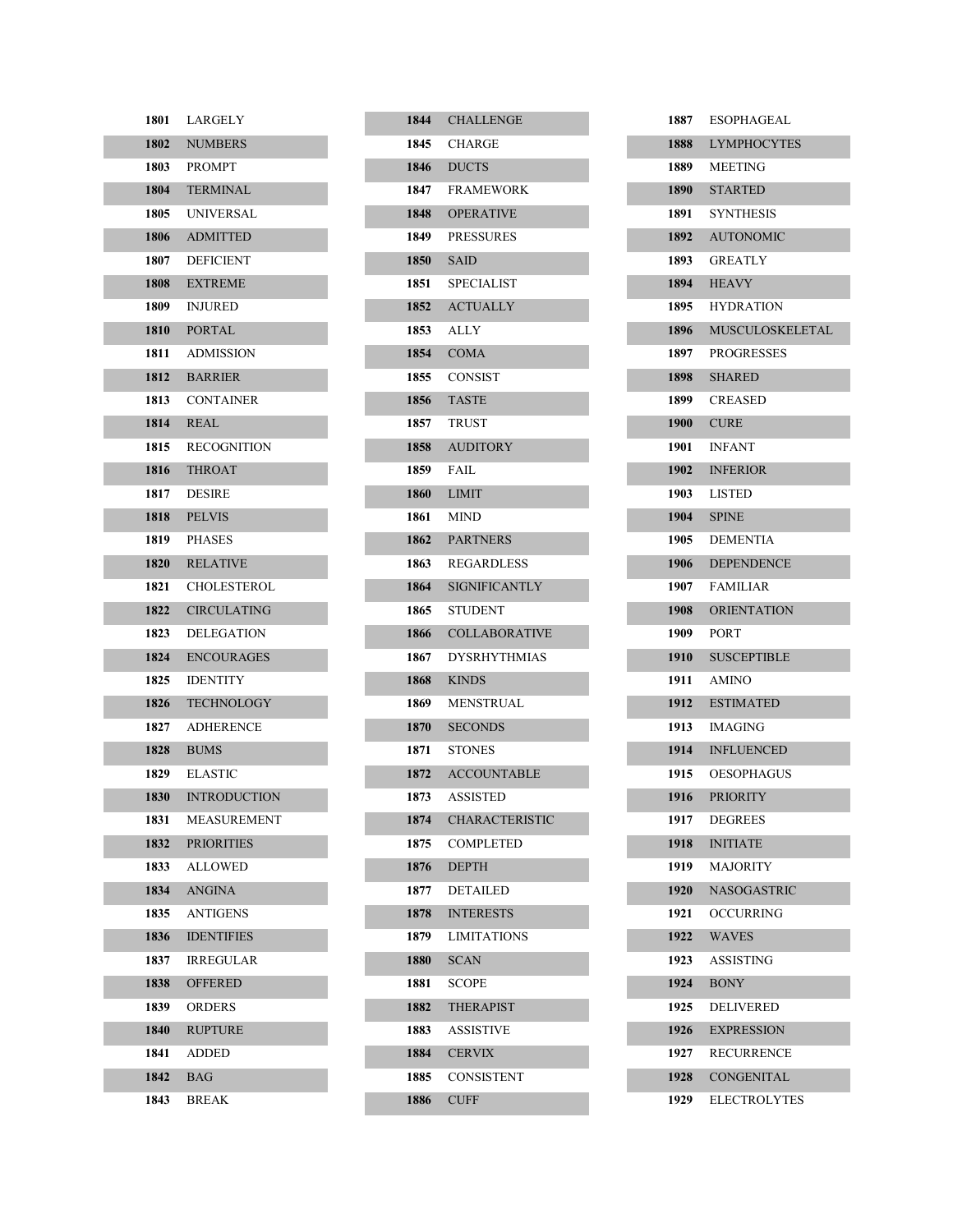| 1930 | <b>FEEDINGS</b>      |
|------|----------------------|
| 1931 | <b>FLAT</b>          |
| 1932 | <b>LOCALIZED</b>     |
| 1933 | <b>VIRUSES</b>       |
| 1934 | <b>FIT</b>           |
| 1935 | GROWING              |
| 1936 | <b>HEIGHT</b>        |
| 1937 | <b>INSTITUTIONS</b>  |
| 1938 | <b>ORGANISM</b>      |
| 1939 | OVARIAN              |
| 1940 | <b>PROXIMAL</b>      |
| 1941 | WELLNESS             |
| 1942 | <b>ACCUMULATION</b>  |
| 1943 | <b>ASSISTS</b>       |
| 1944 | <b>DOCUMENTATION</b> |
| 1945 | EOUAL                |
| 1946 | <b>GENTLY</b>        |
| 1947 | IDEAS                |
| 1948 | <b>INTERCOURSE</b>   |
| 1949 | OBTAINING            |
| 1950 | <b>PALPATION</b>     |
| 1951 | <b>RECEIVES</b>      |
| 1952 | <b>TOBACCO</b>       |
| 1953 | ADVANCE              |
| 1954 | <b>ANXIOUS</b>       |
| 1955 | <b>BURN</b>          |
| 1956 | <b>CHEMICALS</b>     |
| 1957 | CONDUCTION           |
| 1958 | <b>FLOOR</b>         |
| 1959 | MASK                 |
| 1960 | ORALLY               |
| 1961 | RATIONAL             |
| 1962 | <b>RESPIRATION</b>   |
| 1963 | RULE                 |
| 1964 | <b>SEPARATE</b>      |
| 1965 | SKILLED              |
| 1966 | <b>TRUE</b>          |
| 1967 | <b>ADOLESCENTS</b>   |
| 1968 | <b>DISTURBANCE</b>   |
| 1969 | FORMAL               |
| 1970 | <b>HYPOTHALAMUS</b>  |
| 1971 | REMAINING            |
| 1972 | <b>SEIZURE</b>       |

| 1973        | <b>SEXUALLY</b>     |
|-------------|---------------------|
| 1974        | <b>APPRAISAL</b>    |
| 1975        | <b>DEALING</b>      |
| 1976        | <b>DUODENUM</b>     |
| 1977        | <b>FELT</b>         |
| 1978        | <b>FUNDAMENTAL</b>  |
| 1979        | <b>GREATEST</b>     |
| 1980        | <b>IMPLEMENTING</b> |
| 1981        | <b>ISOLATION</b>    |
| 1982        | <b>TRANS</b>        |
| 1983        | <b>BARRIERS</b>     |
| 1984        | <b>CHAMBER</b>      |
| 1985        | <b>EXAMINE</b>      |
| 1986        | <b>FEELS</b>        |
| 1987        | <b>GUIDANCE</b>     |
| 1988        | <b>INDICATORS</b>   |
| 1989        | <b>INSIDE</b>       |
| 1990        | <b>MOTHER</b>       |
| 1991        | <b>RESTORE</b>      |
| 1992        | <b>TURNING</b>      |
| 1993        | <b>DUTIES</b>       |
| 1994        | EASY                |
| 1995        | <b>ENLARGED</b>     |
| 1996        | <b>IMPLEMENT</b>    |
| 1997        | <b>INSURANCE</b>    |
| 1998        | <b>PRESENTED</b>    |
| 1999        | <b>PUNCTURE</b>     |
| 2000        | <b>TENDENCY</b>     |
| 2001        | <b>BRANCHES</b>     |
| 2002        | <b>BRING</b>        |
| <b>2003</b> | CONSCIOUS           |
| 2004        | <b>DISTRIBUTION</b> |
| 2005        | <b>ENCOURAGING</b>  |
| 2006        | <b>ISCHEMIA</b>     |
| 2007        | <b>MOTIVATION</b>   |
| 2008        | <b>OPTIC</b>        |
| 2009        | <b>PARTICIPANTS</b> |
| <b>2010</b> | <b>PROGRAMME</b>    |
| 2011        | VERTEBRAL           |
| 2012        | <b>WAVE</b>         |
| 2013        | <b>ANSWER</b>       |
| 2014        | <b>BATHING</b>      |
| 2015        | DIARRHOEA           |

|             | 2016 DRINK         |
|-------------|--------------------|
|             | 2017 FIRM          |
|             | 2018 IMBALANCE     |
|             | 2019 JAUNDICE      |
|             | 2020 LIOUID        |
|             | 2021 NEURONES      |
|             | 2022 NUMEROUS      |
|             | 2023 PHARYNX       |
|             | <b>2024 SERIES</b> |
|             | 2025 STIMULATED    |
|             | 2026 THREAT        |
|             | 2027 TOXICITY      |
|             | 2028 FOCUSED       |
|             | <b>2029</b> MOVED  |
|             | 2030 OBSERVATION   |
|             | <b>2031 PENIS</b>  |
|             | 2032 POSTURE       |
|             | 2033 PRESCRIPTION  |
|             | <b>2034 REFER</b>  |
|             | 2035 SCIENTIFIC    |
|             | 2036 SUB           |
|             | 2037 TEAMS         |
|             | 2038 TOES          |
|             | 2039 DIFFERENCE    |
|             | 2040 HIGHEST       |
|             | 2041 INTERACTION   |
|             | 2042 LOSSES        |
|             | 2043 RESTRICTED    |
|             | 2044 SHEET         |
| 2045        | <b>STORED</b>      |
| 2046        | <b>VULNERABLE</b>  |
| 2047        | CONTAMINATION      |
| 2048        | <b>CREATED</b>     |
| 2049        | <b>DEFINE</b>      |
| <b>2050</b> | <b>DEPRESSED</b>   |
| 2051        | <b>FATTY</b>       |
| 2052        | <b>PERFORATION</b> |
| 2053        | RETINA             |
| 2054        | <b>SECRETED</b>    |
| 2055        | ACCEPTANCE         |
| 2056        | <b>BILIARY</b>     |
| 2057        | <b>COLOUR</b>      |
| 2058        | <b>COMPETENCE</b>  |

I